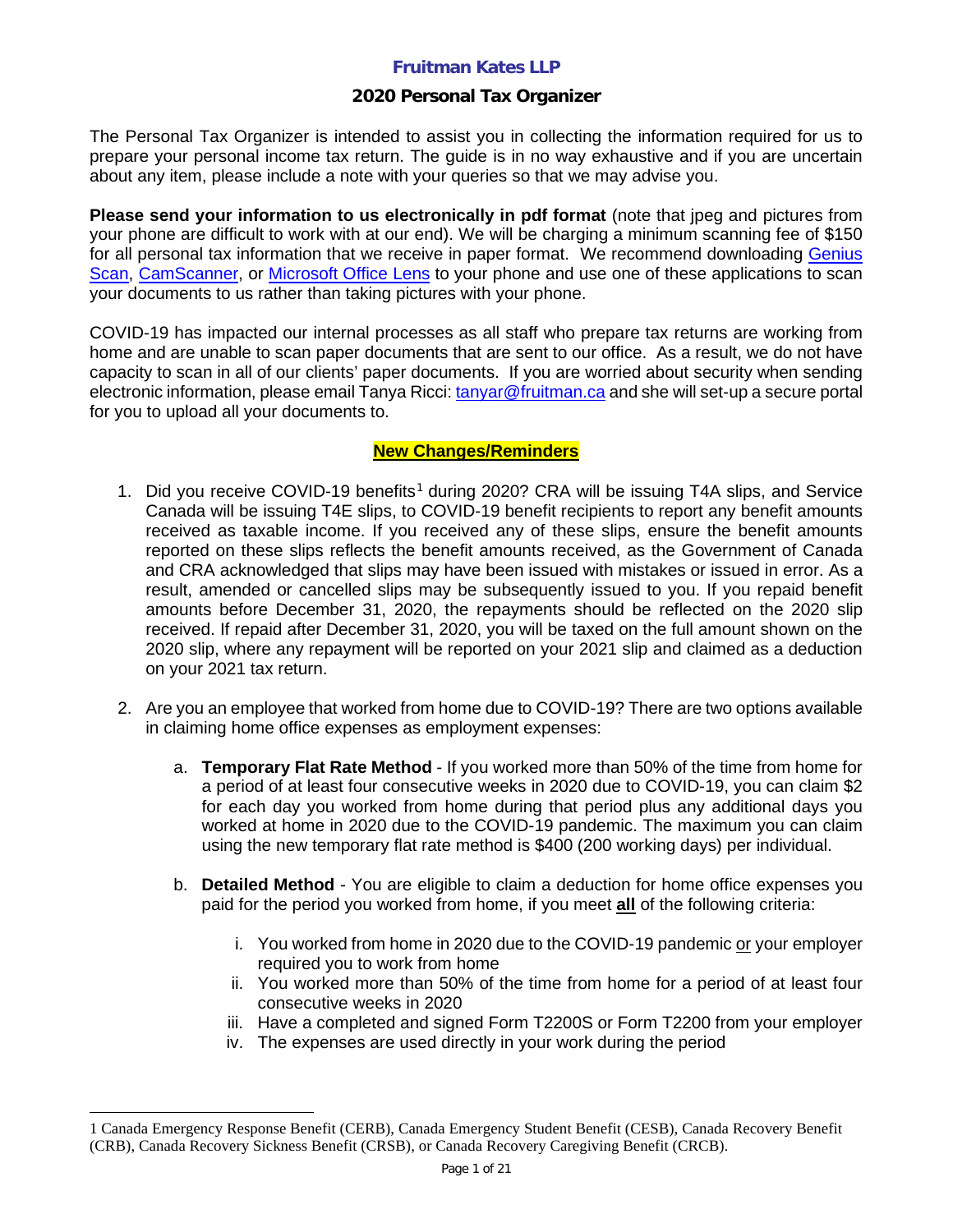## **2020 Personal Tax Organizer**

## **New Changes/Reminders (Cont.)**

How to determine the employment use of a work space - Whether you work at a common (shared) area such as a dining table, or a designated room such as a spare bedroom, there are several factors to consider when calculating your employment use of the work space (See Schedule D):

- i. Size of your work space relative to size of home (based on square footage)
- ii. Types of work spaces Common area vs. designated room
- iii. Hours per week you use the space for work Common area is based on employment use of the space based on hours used for work, whereas designated room is not affected by number of hours you use the space for work
- 3. CRA accepts digital signatures when signing the applicable forms to authorize the electronic filing of your 2020 tax return due to COVID-19 restrictions.
- 4. Tax on Split Income "TOSI" rules: new rules came into effect in 2018 that limit the amount of dividends that can be paid to "specified individuals". Dividends caught under the new TOSI rules are taxed at the top marginal rates. Shareholders can avoid the TOSI rules by meeting certain criteria for their shareholdings (see here for more detail: [TOSI rules](http://fruitman.ca/wp-content/uploads/2017/12/Tax-On-Split-Income.pdf)<sup>[2](#page-1-0)</sup>).
- 5. Did you sell or have a deemed disposition your principal residence? As of 2016 all principal residence sales are required to be reported each year. See Schedule C for information.
- 6. CRA continues to increase their audit activity. From what we have recently encountered regarding employment expense audits, CRA has been requesting supporting documentation and detailed receipts for meals and entertainment, travel, supplies and vehicle expenses. Further, CRA is taking the position in their audit conclusions that a meal consumed by a commissioned employee shall not be included as an expense, unless the meal was consumed during a period required by their employment duties to be away for a period of not less than 12 hours from the municipality of the employer's establishment. Your T2200 (Part B question 3) issued by your employer will state whether this rule pertains to your commissioned employment situation. Please keep this in mind when organizing your employment expenses.
- 7. Withdrawals have increased under the Home Buyers' Plan The maximum amount that can be withdrawn from a registered retirement savings plan under the Home Buyers' Plan increased from \$25,000 to \$35,000, for withdrawals made after March 19, 2019.
- 8. The Climate Action Incentive credit is a refundable tax credit introduced in 2018, that is currently available in 2020 for residents of Ontario, Saskatchewan, Manitoba and Alberta if they were 18 years of age or older, had a spouse or common-law partner, or was a parent who lived with their child. The base credit for 2020 starts at \$300 for an individual in Ontario and increases by \$150 for a spouse and \$75 per child in the family.
- 9. Cannabis as a medical expense Certain cannabis products bought for a patient for medical purposes are eligible for the medical expense tax credit. To be eligible, the patient must:
	- i. Be a holder of a medical document as defined in the Cannabis Regulations;
	- ii. Be registered as a client of the holder of a licence for sale; and
	- iii. Make their purchases from the holder of a license for sale they are registered with.

<span id="page-1-0"></span><sup>2</sup> <http://fruitman.ca/wp-content/uploads/2017/12/Tax-On-Split-Income.pdf>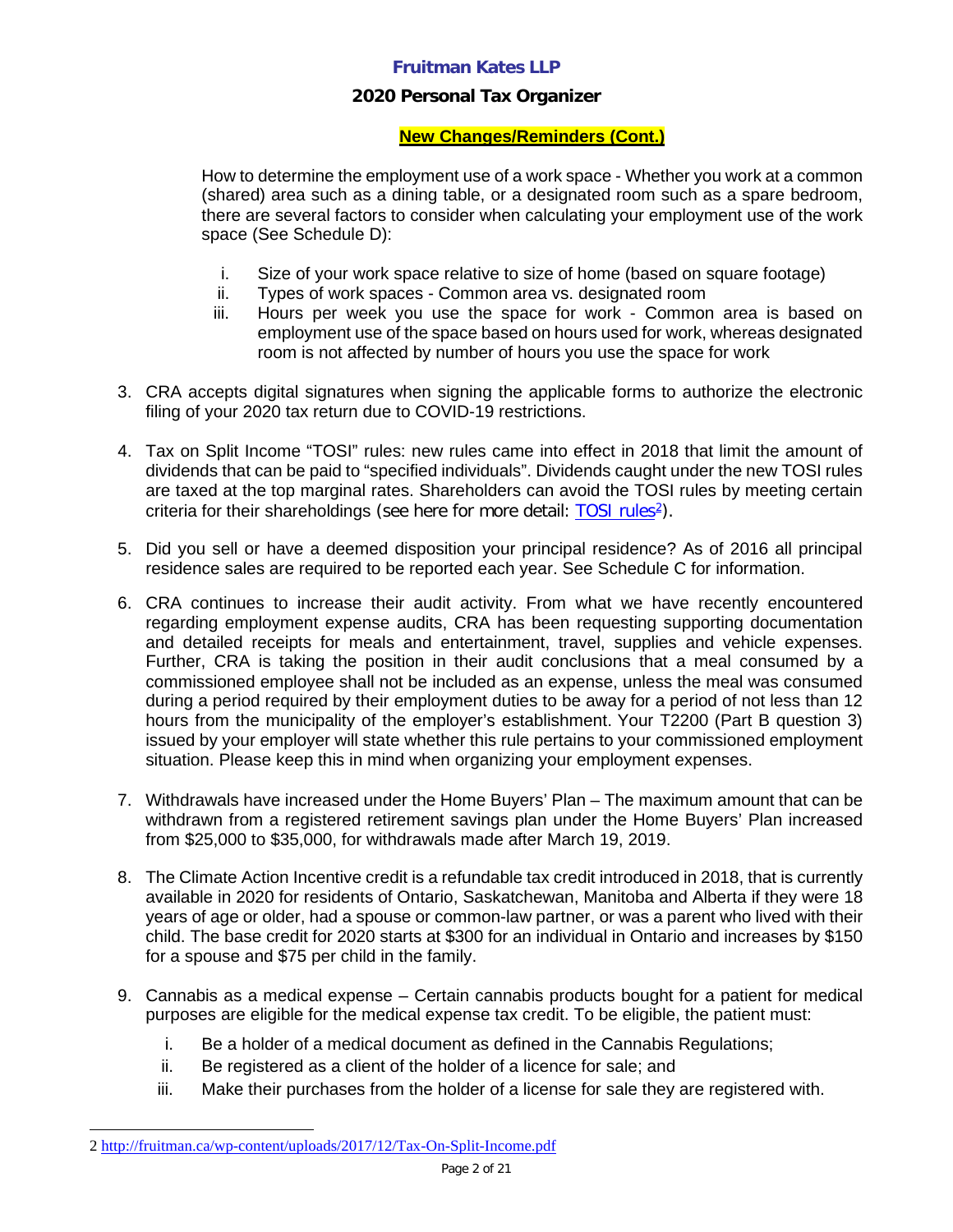## **2020 Personal Tax Organizer**

### **Payments to CRA**

CRA encourages individuals to pay their taxes electronically. Some payment options include the following: (note some options may include a fee charged by the provider)

- 1. Online banking CRA account is set up like any other utility bill you pay online through your financial institution.
- 2. CRA's electronic payment service [https://www.canada.ca/en/revenue-agency/services/e](https://www.canada.ca/en/revenue-agency/services/e-services/payment-save-time-pay-online.html)[services/payment-save-time-pay-online.html](https://www.canada.ca/en/revenue-agency/services/e-services/payment-save-time-pay-online.html)
- 3. Financial institutions a personalized remittance voucher is required and will be emailed to you with a copy of your taxes. The voucher can be printed and used at your financial institution. Alternatively, you can contact CRA for a voucher [https://www.canada.ca/en/revenue](https://www.canada.ca/en/revenue-agency/services/forms-publications/request-payment-forms-remittance-vouchers.html)[agency/services/forms-publications/request-payment-forms-remittance-vouchers.html](https://www.canada.ca/en/revenue-agency/services/forms-publications/request-payment-forms-remittance-vouchers.html)
- 4. Mail a personalized remittance voucher is required (see #3) or a note stating what the payment is for (e.g. 2020 taxes or 2021 instalments). The cheque/money order is payable to the "Receiver General" must include your SIN on both the front and back. Mail to:

Canada Revenue Agency PO Box 3800 STN A Sudbury ON P3A 0C3.

For a full list of payment options, please visit CRA at:

<https://www.canada.ca/en/revenue-agency/services/make-a-payment-canada-revenue-agency.html>

## *Note: we cannot be held responsible for delivering payments to CRA on your behalf.*

### **Instructions**

Where an item is applicable, please put an " $\checkmark$ " in the designated box and attach the required information/slips/receipt(s) and/or complete the schedule(s) as indicated.

The key areas to fill out are in pages 4-8. The subsequent pages are schedules that may or may not be relevant to your situation. The organizer states when additional information is required.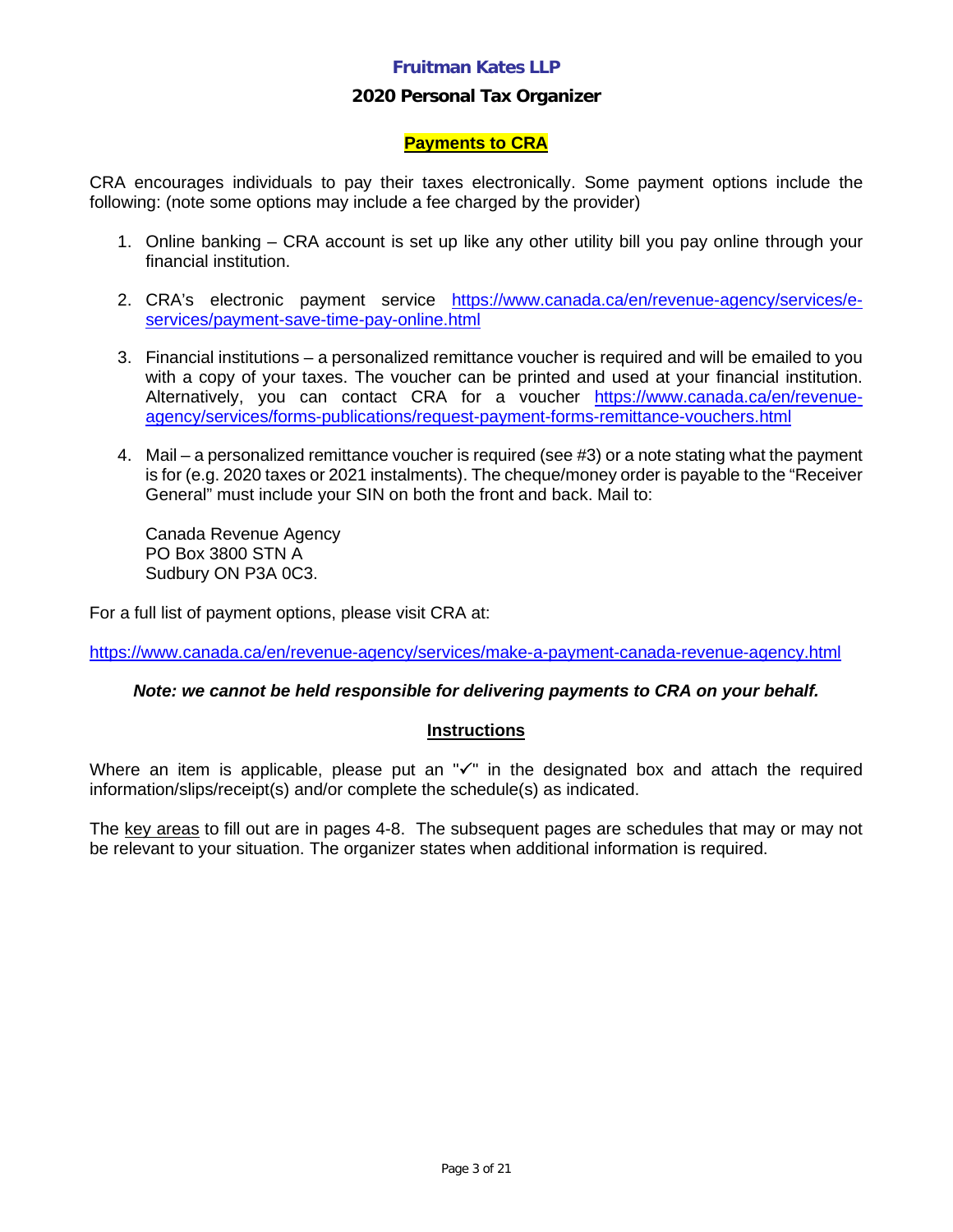# **2020 Personal Tax Organizer**

## **1. Personal information**

|    |                                 | Name | SIN | Date of Birth |
|----|---------------------------------|------|-----|---------------|
|    | Taxpayer                        |      |     |               |
|    | Spouse/Partner                  |      |     |               |
|    | Dependents: Name / Relationship |      |     |               |
| 1. |                                 |      |     |               |
| 2. |                                 |      |     |               |
| 3. |                                 |      |     |               |
| 4. |                                 |      |     |               |

| If your contact information changed in 2020 OR you are a new client, enter details below: |             |  |  |  |  |
|-------------------------------------------------------------------------------------------|-------------|--|--|--|--|
| Address                                                                                   |             |  |  |  |  |
| Apt $#$                                                                                   | City        |  |  |  |  |
| Province                                                                                  | Postal Code |  |  |  |  |
| Tel: Home                                                                                 | Tel: Office |  |  |  |  |
| Tel: Cell<br>Fax:                                                                         |             |  |  |  |  |
| Email:                                                                                    |             |  |  |  |  |

## **Status:**

| Single                                                     | Separated     | Divorced                          | Widowed       |     |
|------------------------------------------------------------|---------------|-----------------------------------|---------------|-----|
| Married*                                                   | $Common-law*$ | Same-sex partner*<br>$\mathbf{L}$ |               |     |
| * Are you filing your returns jointly?                     |               |                                   | Yes<br>$\Box$ | No. |
| Did your marital status change during the year?            |               |                                   | Yes<br>$\Box$ | No. |
| Date of marriage or union in 2020                          |               |                                   |               |     |
| Date of separation or divorce in 2020                      |               |                                   |               |     |
| Do you or any members of your household have a disability? |               |                                   | Yes<br>$\Box$ | No. |
| If yes, do you have a completed Form T2201?                |               |                                   | Yes           | No. |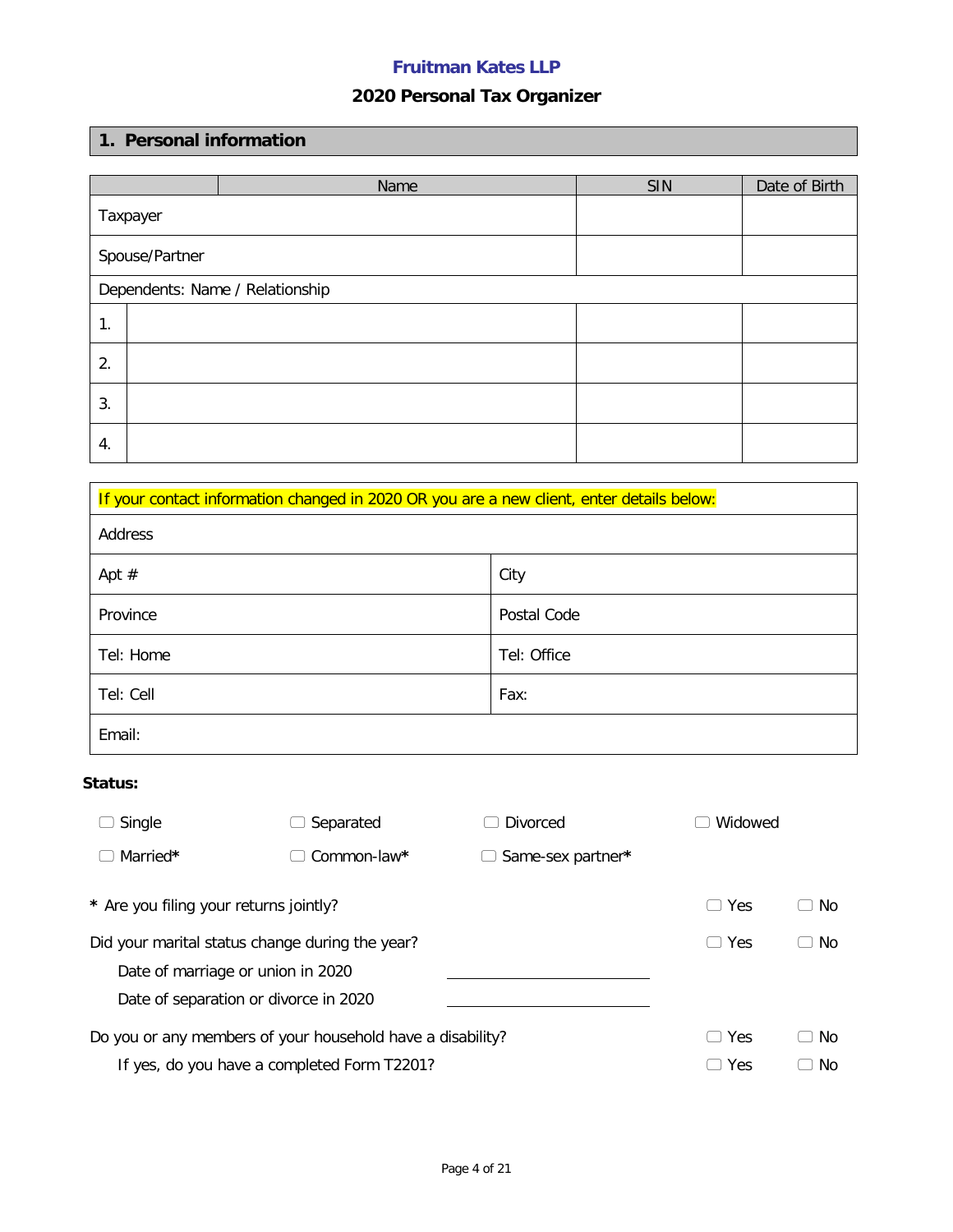# **2020 Personal Tax Organizer**

| Did you immigrate to Canada or emigrate from Canada during 2020?                                                                                                                                                             |           |                                                  | $\Box$ Yes                  | $\Box$ No                                                                                                                                                                                                                                         |
|------------------------------------------------------------------------------------------------------------------------------------------------------------------------------------------------------------------------------|-----------|--------------------------------------------------|-----------------------------|---------------------------------------------------------------------------------------------------------------------------------------------------------------------------------------------------------------------------------------------------|
| If yes, provide date of entry into Canada ______________                                                                                                                                                                     | <b>OR</b> |                                                  |                             |                                                                                                                                                                                                                                                   |
| Are you a US citizen?                                                                                                                                                                                                        |           |                                                  | $\Box$ Yes                  | $\Box$ No                                                                                                                                                                                                                                         |
| Are you a citizen of another country that requires you to file an income tax return or other tax information?                                                                                                                |           |                                                  |                             |                                                                                                                                                                                                                                                   |
| Did you work outside of Canada in 2020?                                                                                                                                                                                      |           |                                                  |                             |                                                                                                                                                                                                                                                   |
| Have you set up direct deposit information with CRA in the past?                                                                                                                                                             |           |                                                  | $\Box$ Yes                  | $\Box$ No                                                                                                                                                                                                                                         |
| If no, provide the following banking data                                                                                                                                                                                    |           | YOUR NAME                                        |                             | 20XX                                                                                                                                                                                                                                              |
| Branch number (5 digits)                                                                                                                                                                                                     |           | 555 Main St. East<br>Toronto, Ontario<br>M4B 1B4 |                             |                                                                                                                                                                                                                                                   |
| Institution number (3 digits)                                                                                                                                                                                                |           |                                                  |                             | Pay to the order of services and services of services and services of services and services of services and services of services and services of services and services of services and services of services and services of se<br>DOLLARS DOLLARS |
| <b>Account Number</b><br>(maximum 12 digits)                                                                                                                                                                                 |           | <b>YOUR BANK</b><br>Bank Info Here<br>408        | (10202)(003)(0694)0236821   | Authorized Signature                                                                                                                                                                                                                              |
| **** Please attached void cheque to verify this data<br>2. Change in personal or financial situation during the year                                                                                                         |           | cheque #<br>5-digit branch<br>transit#           | 3-digit<br>institution ID # | account#                                                                                                                                                                                                                                          |
| Did you have any children born during the year?                                                                                                                                                                              |           |                                                  | ∃ Yes                       | $\Box$ No                                                                                                                                                                                                                                         |
| Date of birth in 2020                                                                                                                                                                                                        |           |                                                  |                             |                                                                                                                                                                                                                                                   |
| Did you purchase a new home in 2020 as a "first time" buyer?<br>(A "first time" buyer is when neither you nor your spouse owned and lived in<br>another home in the year of the purchase or any of the four preceding years) |           |                                                  | Yes                         | No                                                                                                                                                                                                                                                |
| During 2020, did you:                                                                                                                                                                                                        |           |                                                  |                             |                                                                                                                                                                                                                                                   |
| Declare bankruptcy?                                                                                                                                                                                                          |           |                                                  | $\Box$ Yes                  | $\Box$ No                                                                                                                                                                                                                                         |
| Refinance a business with new or revised debt?                                                                                                                                                                               |           |                                                  | $\Box$ Yes                  | $\Box$ No                                                                                                                                                                                                                                         |
| Close a bank account or investment account?                                                                                                                                                                                  |           |                                                  | $\Box$ Yes                  | $\Box$ No                                                                                                                                                                                                                                         |
|                                                                                                                                                                                                                              |           |                                                  |                             |                                                                                                                                                                                                                                                   |
| Did the taxpayer become deceased during the year?                                                                                                                                                                            |           |                                                  | $\Box$ Yes                  | $\supset$ No                                                                                                                                                                                                                                      |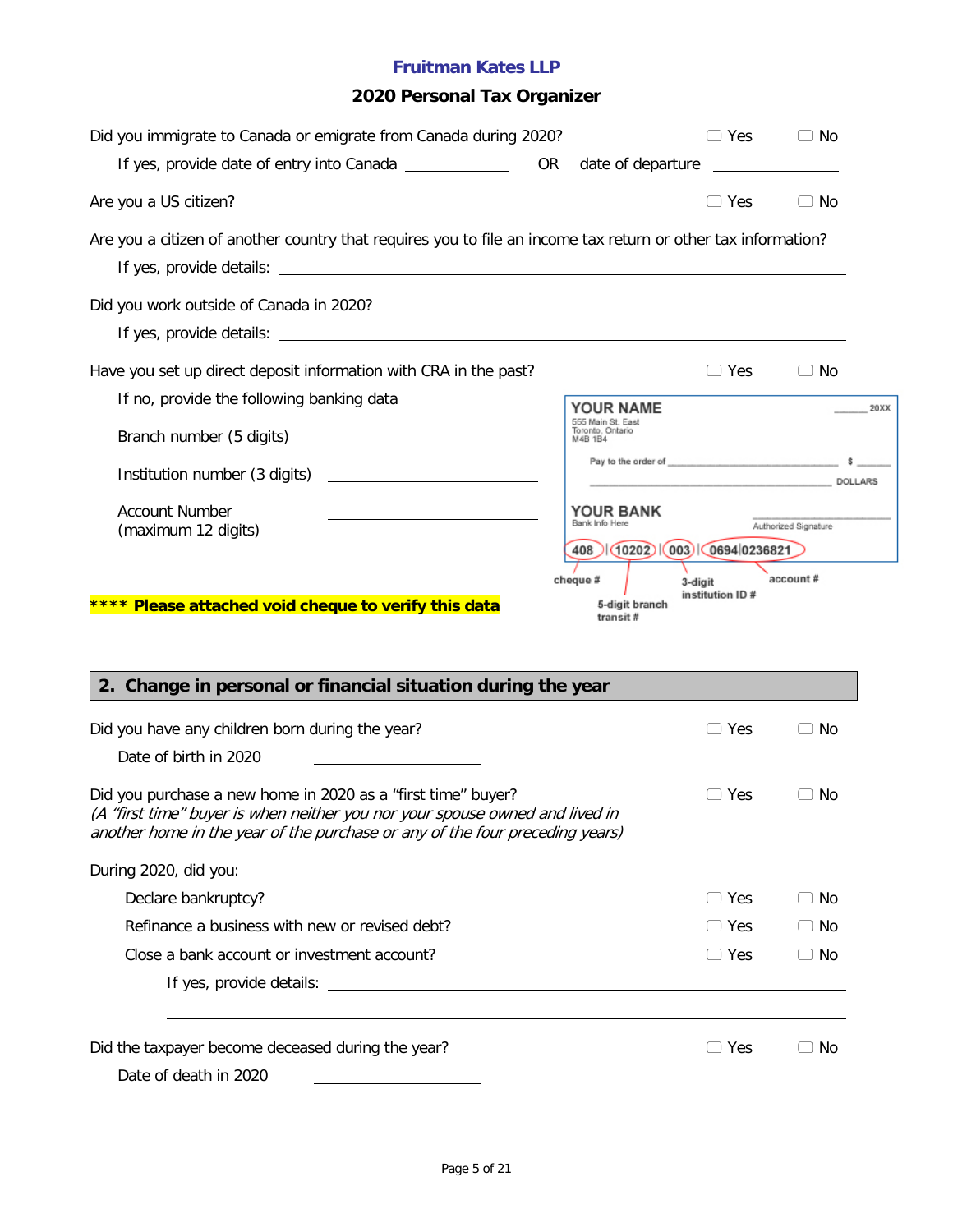### **2020 Personal Tax Organizer**

| 3. Elections Canada (must be completed by all taxpayers)                                                                                                                    |               |                     |
|-----------------------------------------------------------------------------------------------------------------------------------------------------------------------------|---------------|---------------------|
| The taxpayer authorizes the CRA to provide their name, address, and date of birth<br>to Elections Canada to update their information on the National Register of Electors.? | $\Box$ Yes    | No.                 |
| 4. Foreign reporting (must be completed by all taxpayers)                                                                                                                   |               |                     |
| Did the taxpayer own or hold foreign property with a total cost of more than<br>\$100,000CAN at any time during the year?                                                   | $\Box$ Yes    | No                  |
| Did the taxpayer own or hold foreign property with a total cost of more than<br>\$250,000CAN at any time during the year?                                                   | $\Box$ Yes    | No.                 |
| At any time in the year, did you transfer to or receive from a foreign trust or<br>a foreign corporation, any property or funds?                                            | $\Box$ Yes    | No.                 |
| At any time in the year, did you own foreign investments/assets<br>costing in aggregate \$100,000 or more?                                                                  | Yes<br>$\Box$ | No<br>r.            |
| At any time in the year, did you own foreign investments/assets<br>costing in aggregate \$250,000 or more?                                                                  | $\Box$ Yes    | No<br>$\mathcal{L}$ |
| At any time in the year, did you, either alone or together with one or more related<br>persons, own 10% or more of the equity of a foreign corporation?                     | $\supset$ Yes | No                  |

If you have answered "Yes" to any of the above questions, a foreign reporting information return is required to be filed.

#### **Foreign property includes:**

- 1. Shares of foreign corporations;
- 2. Interests in foreign trusts;
- 3. Real property (real-estate) outside Canada;
- 4. Foreign mutual funds;
- 5. Precious metals held outside Canada;
- 6. Funds on deposit outside of Canada i.e.. foreign bank accounts; and
- 7. Foreign bonds.

#### **Foreign property does not include:**

- 1. Personal use property, e.g. Florida Condo;
- 2. Foreign property held in RRSP, RRIF, TFSA, or Canadian mutual funds; and
- 3. Shares of foreign Affiliates (T1134).

Failure to file a T1135 or T1134 by the due date can result in substantial penalties ranging from \$25 a day with a minimum penalty of \$100, to a maximum of \$2,500. In the case of gross negligence, the penalty can be as high as \$1,000 a month to a maximum of \$24,000. For T1135's **after 24 months**, the penalty is 5% of the value of the specified property.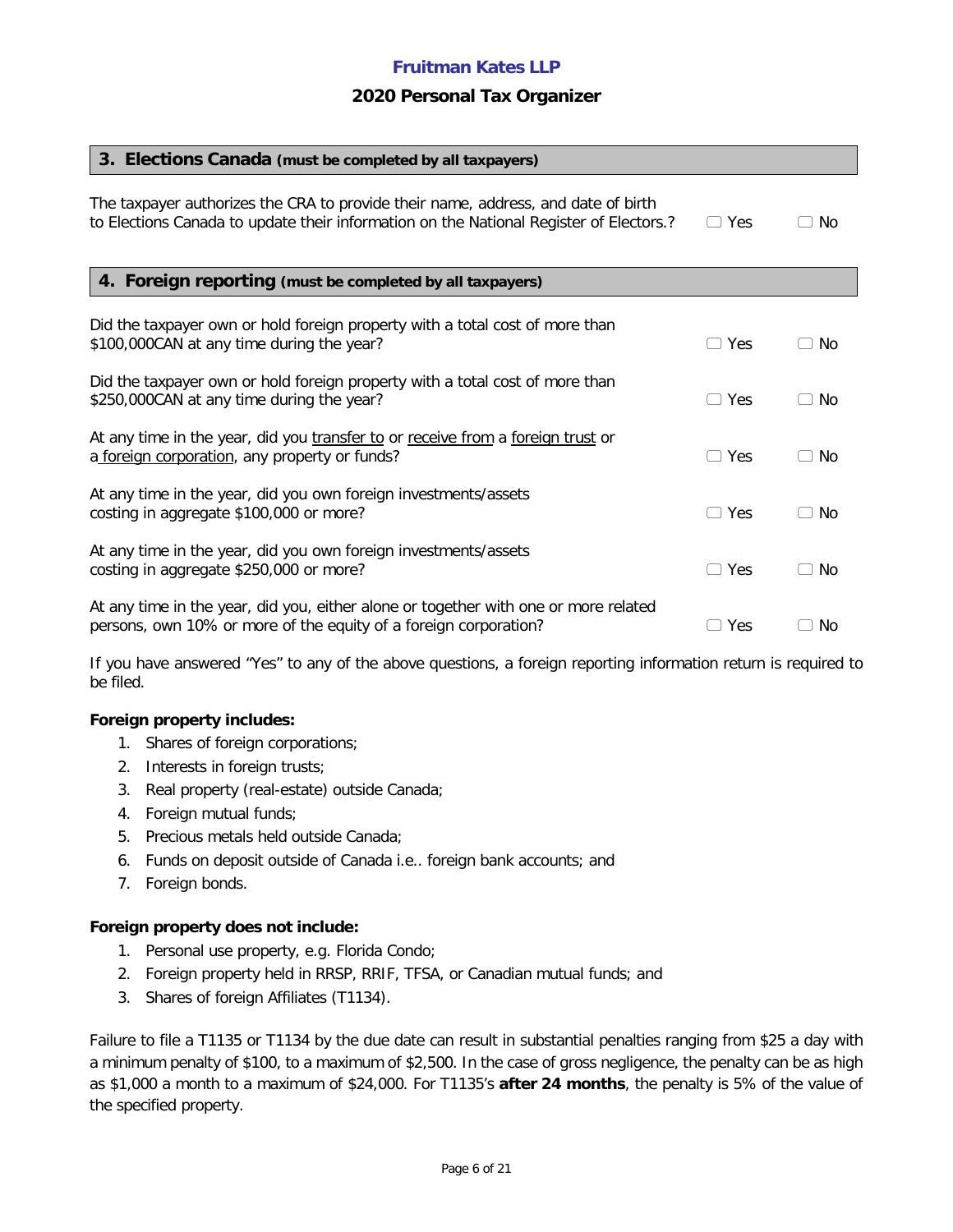### **2020 Personal Tax Organizer**

**T1135 filing requirements:** CRA has changed the form for simplified reporting of assets with a cost of less than \$250,000 CDN and more than \$100,000 CDN (Part A). For individuals with more than \$250,000 CDN in foreign assets, the 2020 form T1135 (Part B) requires taxpayers to disclose the following information for each property including:

- The name of each foreign bank account or investment must be listed;
- The country for the investment;
- The maximum cost in the year and the cost at the end of the year;
- The income or loss for each investment;
- The capital gain or loss on disposition of the investment

Taxpayers' normal reassessment period will be extended by an additional three years should they fail to report their foreign investments correctly or if they did not file on time. This would extend the statute of limitations to six years from the date of assessment.

A taxpayer who held specified foreign property with a Canadian registered securities dealer (as defined in subsection 248(1) of the ITA) or with a Canadian trust company (as determined under paragraph (b) of the definition of restricted financial institution stated in subsection 248(1) of the ITA) can report the aggregate amount of all such property in category 7, "Property held in an account with a Canadian registered securities dealer or a Canadian trust company."

The category 7 table should be completed as follows:

- all of the property held with a particular securities dealer or trust company should be aggregated on a country-by-country basis;
- you can provide aggregate totals per country for each account;
- the maximum fair market value during the year may be based on the maximum month-end fair market value per country for each account.

Although the fair market value is used for this category, the criteria to determine if a taxpayer held foreign property at any time in 2020 with a total value of more than \$100,000 remains based on cost, not the fair market value, pursuant to section 233.3 of the ITA.

Please refer to **Schedule F** for the detail required.

| 5. Prior year tax return information                                                                                                                        |                      |     |
|-------------------------------------------------------------------------------------------------------------------------------------------------------------|----------------------|-----|
| Copy of 2019 personal income tax assessment (if not already provided)                                                                                       | Yes                  | No. |
| Other than the Notice of Assessment for your tax return, did you receive any<br>other correspondence from the Canada Revenue Agency? If yes, please attach. | <b>Yes</b>           | No. |
| Are you a new client of the firm?                                                                                                                           | <b>Yes</b><br>$\Box$ | No. |
| If so, are tax returns and corresponding Notice of Assessment for the last<br>three (3) years attached?                                                     | <b>Yes</b>           | Nο  |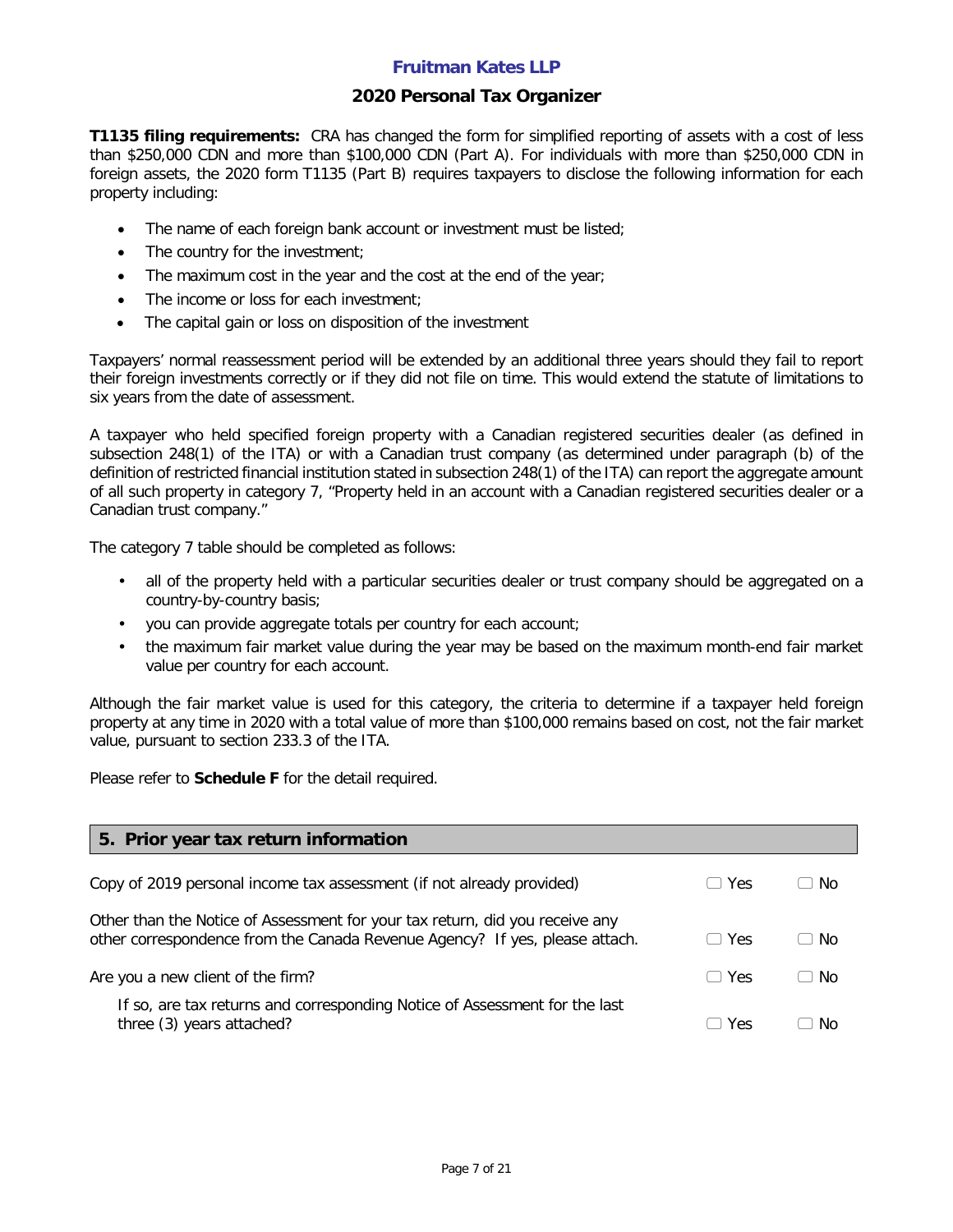# **2020 Personal Tax Organizer**

|                          | 6. Income and expenses (attach corresponding slips and receipts where applicable)                                           |        |                                                          |                                         |
|--------------------------|-----------------------------------------------------------------------------------------------------------------------------|--------|----------------------------------------------------------|-----------------------------------------|
|                          | Income:                                                                                                                     |        | <b>Deductions:</b>                                       |                                         |
|                          | T4 - Employee / Commissions remuneration                                                                                    |        | RRSP contribution ( $\Box$ Self and/or $\Box$<br>Spouse) |                                         |
|                          | T4A - Other employment income                                                                                               |        | Plan?                                                    | Did you participate in the Home Buyer's |
| $\cup$                   | T4E - Employment insurance & other benefits                                                                                 | ◡      | Spousal support paid                                     | \$                                      |
| $\Box$                   | T4PS - Profit sharing plan                                                                                                  |        | Name & address of payee                                  |                                         |
| $\Box$                   | $TA(OAS) - Old age security$                                                                                                |        |                                                          |                                         |
| $\Box$                   | T4A - Pension / Other income / COVID-19 benefits                                                                            | $\cup$ | Spousal support received \$                              |                                         |
| $\Box$                   | $TA(P)$ – CPP / Disability benefits                                                                                         | $\Box$ | Child support paid \$                                    |                                         |
| $\cup$                   | T4RIF / T4RSP - RRSP income                                                                                                 | $\cup$ | Child support received \$                                |                                         |
| $\Box$                   | T3 - Trust income                                                                                                           | $\Box$ | Child care expenses                                      |                                         |
| $\Box$                   | T5 - Investment / interest income                                                                                           | ◡      | Adoption expenses                                        |                                         |
|                          | Did you have investment income subject to TOSI<br>$\Box$ Yes $\Box$ No (see here for more detail: TOSI rules <sup>3</sup> ) | ◡      | Accounting and/or legal fees                             |                                         |
| $\cup$                   | T5013 - Partnership income                                                                                                  | $\cup$ |                                                          | T2202 - Tuition for self/dependent(s)   |
| $\hspace{1.5cm} \square$ | T5008 - T-Bill interest                                                                                                     | $\Box$ | Interest on student loan                                 |                                         |
| $\cup$                   | T600 - Ownership certificates                                                                                               | $\cup$ | Medical expenses                                         |                                         |
| $\Box$                   | Foreign income                                                                                                              | $(\ )$ | Charitable donations                                     |                                         |
|                          | Rental income (complete Schedule A)                                                                                         |        | Political contributions                                  |                                         |
|                          | Capital gains (complete Schedule B)                                                                                         | $\cup$ |                                                          | Annual union professional or like dues  |
|                          | T2200 or T2200S - Employment expenses (signed by<br>employer)                                                               | $\cup$ | HST rebate \$                                            |                                         |
|                          | Other employment expenses (complete Schedule D)                                                                             |        |                                                          |                                         |
|                          | Self-employment income (complete Schedule E)                                                                                |        |                                                          |                                         |
|                          | Interest on investment loans (enter details below)                                                                          |        |                                                          |                                         |
|                          | <b>Bank</b>                                                                                                                 |        | Interest paid                                            | Receipts attached?                      |
| 1.                       |                                                                                                                             | \$     |                                                          | $\Box$ Yes<br>$\Box$ No                 |
| 2.                       |                                                                                                                             | \$     |                                                          | $\Box$ Yes<br>$\Box$ No                 |
| 3.                       |                                                                                                                             | \$     |                                                          | $\Box$ No<br>$\Box$ Yes                 |

<span id="page-7-0"></span>3 <http://fruitman.ca/wp-content/uploads/2017/12/Tax-On-Split-Income.pdf>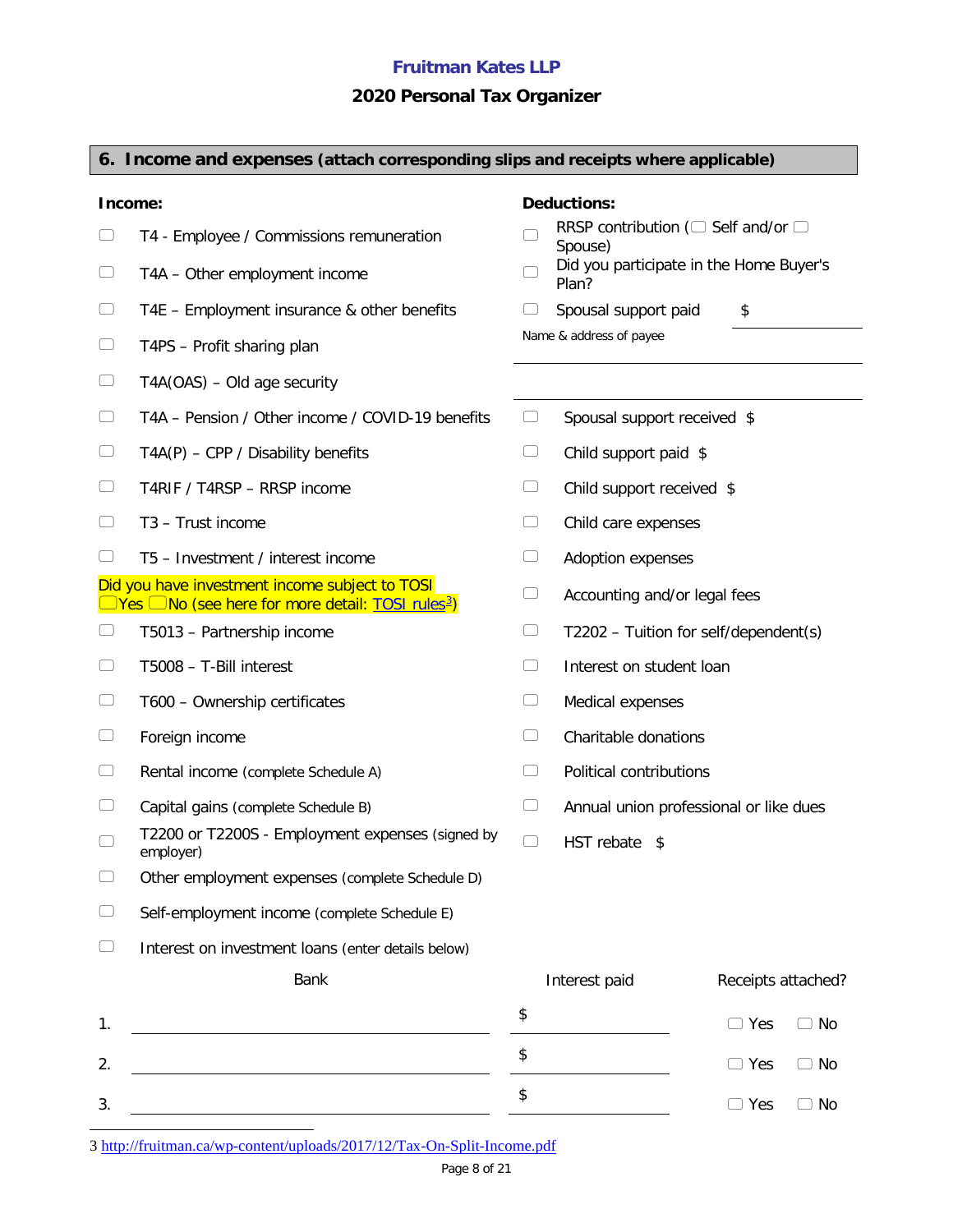# **2020 Personal Tax Organizer**

| 7. Income tax instalments paid                                         |               |        |    |             |  |
|------------------------------------------------------------------------|---------------|--------|----|-------------|--|
| Federal (CRA) $\frac{\$}{\_}$                                          |               | Quebec |    |             |  |
| 8. Ontario Trillium Benefit                                            |               |        |    |             |  |
| Please indicate the property tax and/or rent paid in Ontario in 2020   |               |        |    |             |  |
| Property tax                                                           | $\frac{1}{2}$ | Rent   | S, |             |  |
|                                                                        |               |        |    |             |  |
| 9. Schedules (if required)                                             |               |        |    |             |  |
| Schedule A - Statement of Real Estate Rentals                          |               |        |    | Page 10     |  |
| Schedule B - Capital Gains / (Losses) for 2020 Sales                   |               |        |    | Page 11     |  |
| Schedule C - Disposition of a Principal Residence                      |               |        |    | Page 12     |  |
| Schedule D - Statement of Employment Expenses                          |               |        |    | Pages 13-15 |  |
| Schedule E - Self Employment OR Professional Business Income Statement |               |        |    | Pages 16-18 |  |
| Schedule F - T1135 Foreign Income Verification Statement               |               |        |    | Pages 19-21 |  |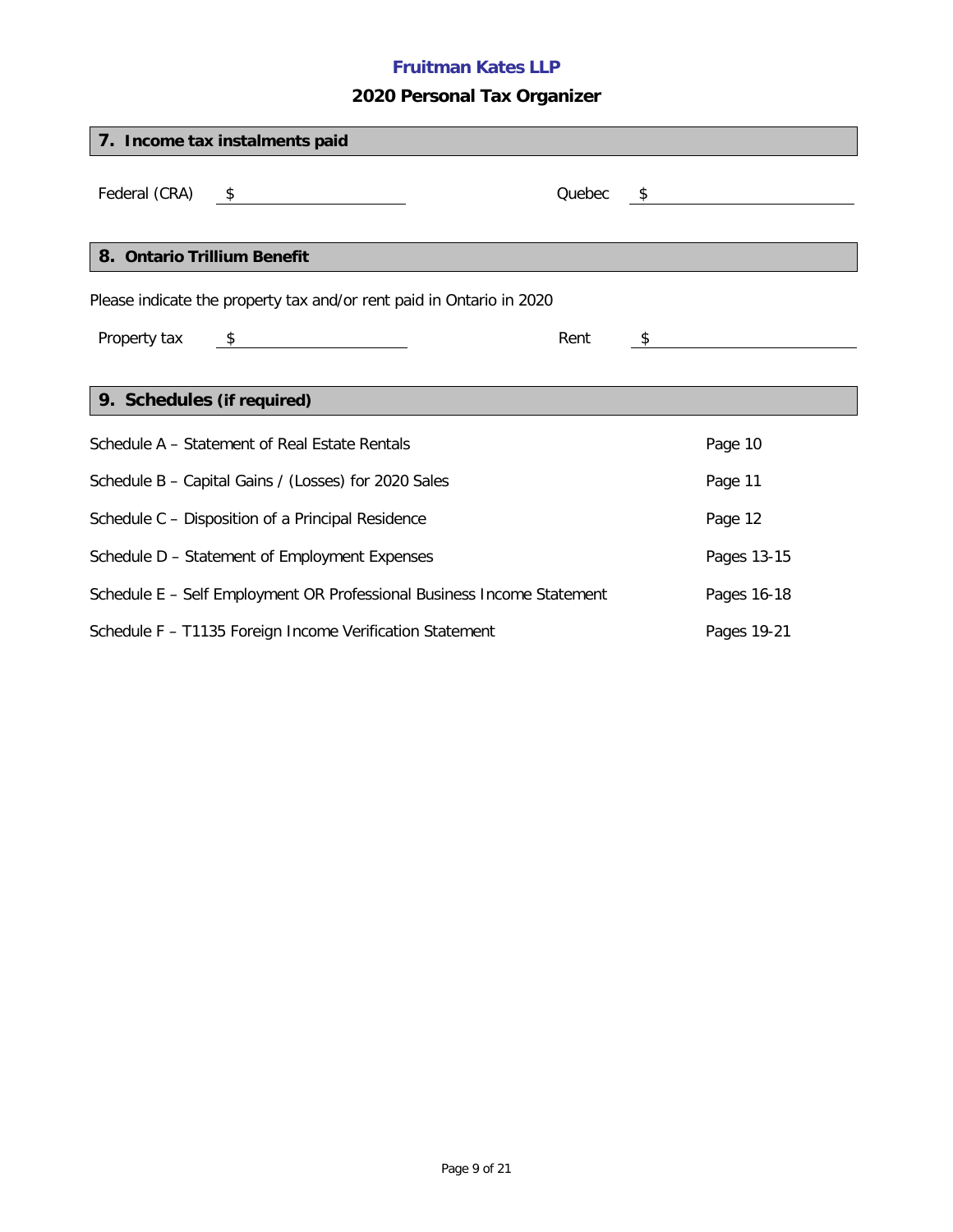# **2020 Personal Tax Organizer**

# **SCHEDULE A – Statement of Real Estate Rentals**

| Co-owners names and percentage ownership (if any): _____________________________      |                         |                   |   |
|---------------------------------------------------------------------------------------|-------------------------|-------------------|---|
| Is this property also used for personal purposes? □ Yes □ No If yes, what percentage? |                         |                   | % |
| Are you an HST registrant? $\Box$ Yes<br>$\Box$ No                                    |                         |                   |   |
|                                                                                       |                         | Total incl HST    |   |
| <b>Income:</b> Gross rental income                                                    | $\sqrt[6]{\frac{1}{2}}$ |                   |   |
| <b>Expenses:</b>                                                                      |                         |                   |   |
| Advertising                                                                           |                         |                   |   |
| Insurance                                                                             |                         |                   |   |
| Interest and bank charges                                                             |                         |                   |   |
| Office expenses                                                                       |                         |                   |   |
| Legal, accounting and other professional fees                                         |                         |                   |   |
| Management and administration fees                                                    |                         |                   |   |
| Maintenance and repairs                                                               |                         |                   |   |
| Salaries, wages, and benefits (employer's contributions)                              |                         |                   |   |
| Property taxes                                                                        |                         |                   |   |
| School taxes                                                                          |                         |                   |   |
| Travel                                                                                |                         |                   |   |
| <b>Utilities</b>                                                                      |                         |                   |   |
| Motor vehicle expenses (not including CCA)                                            |                         |                   |   |
| Other (please specify):                                                               |                         |                   |   |
|                                                                                       |                         |                   |   |
|                                                                                       |                         |                   |   |
| Description of capital addition(s)                                                    |                         | <b>Total Cost</b> |   |

| Description of capital addition(s) | <b>Total Cost</b> |
|------------------------------------|-------------------|
|                                    |                   |
|                                    |                   |
| ა.                                 |                   |
| 4.                                 |                   |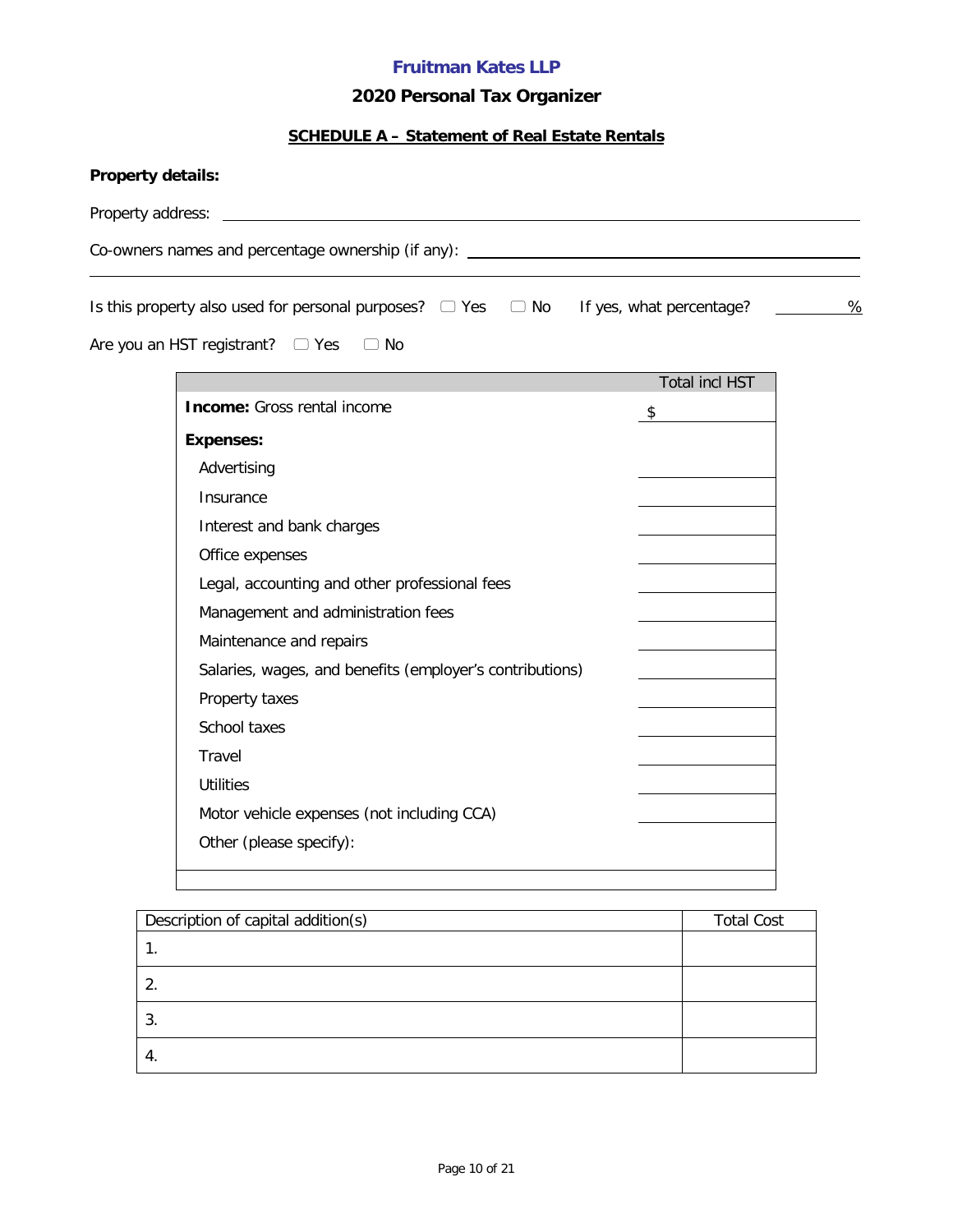### **2020 Personal Tax Organizer**

#### **SCHEDULE B – Capital Gains / (Losses) for 2020 Sales**

**Please provide copies of the Capital Gains Summary prepared by your broker or if unavailable, complete the following information.**

| # of<br>shares/units | Description of property | Year<br>purchased | Selling price<br>(note 1) | Cost base<br>(note 2) | Selling costs |
|----------------------|-------------------------|-------------------|---------------------------|-----------------------|---------------|
|                      |                         |                   |                           |                       |               |
|                      |                         |                   |                           |                       |               |
|                      |                         |                   |                           |                       |               |
|                      |                         |                   |                           |                       |               |
|                      |                         |                   |                           |                       |               |
|                      |                         |                   |                           |                       |               |
|                      |                         |                   |                           |                       |               |
|                      |                         |                   |                           |                       |               |
|                      |                         |                   |                           |                       |               |
|                      |                         |                   |                           |                       |               |
|                      |                         |                   |                           |                       |               |
|                      |                         |                   |                           |                       |               |
|                      |                         |                   |                           |                       |               |
|                      |                         |                   |                           |                       |               |

#### **Notes:**

- 1. If you have not received all your proceeds in the current year, please provide us with details of amounts still receivable so that we may claim a reserve to defer any capital gains tax as permitted.
- 2. Commissions charged on the purchase of securities should be included in the determination of cost base. For identical shares purchased after 1971, the cost base per share is determined by using the weighted-average method. For shares purchased before 1972, the cost base per share is determined by using the median value of the weighted-average original cost, V-day value and current sales price.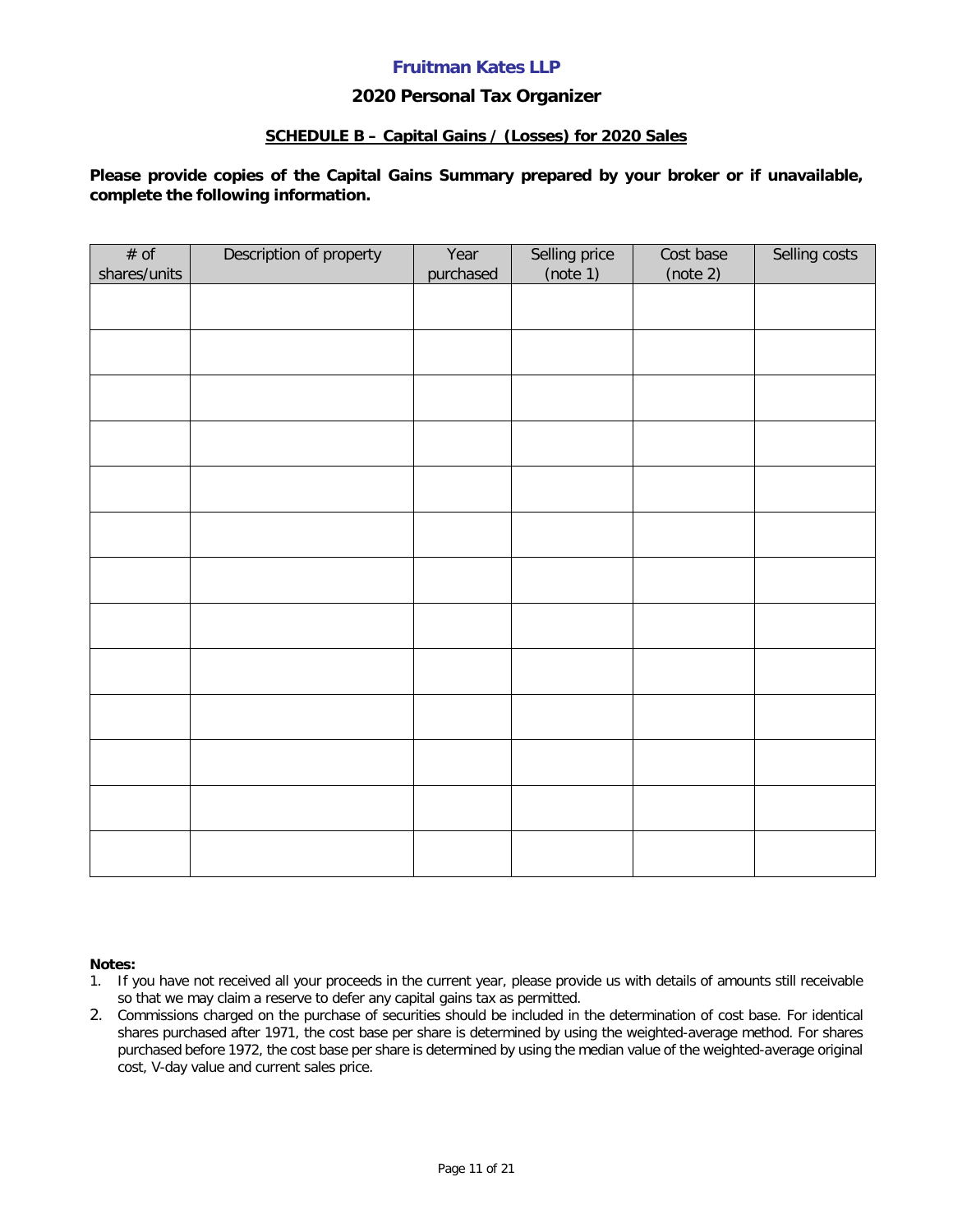## **2020 Personal Tax Organizer**

#### **SCHEDULE C - DISPOSITION OF A PRINCIPAL RESIDENCE**

| Did you dispose of or were you deemed to dispose of your principal residence in 2020?                                                                                                                          |               |     | — ∪ Yes    | $\Box$ No |
|----------------------------------------------------------------------------------------------------------------------------------------------------------------------------------------------------------------|---------------|-----|------------|-----------|
| (A deemed disposition would include a change in use of the principal residence<br>i.e. from a principal residence to a rental property or a deemed disposition on the death of a taxpayer)                     |               |     |            |           |
| Proceeds of Disposition                                                                                                                                                                                        | $\frac{1}{2}$ |     |            |           |
| Year of Acquisition                                                                                                                                                                                            |               |     |            |           |
| Adjusted Cost Base of the Property                                                                                                                                                                             |               |     |            |           |
| (Only required if taxpayer is not using the Principal Residence Exemption to shelter the full gain on the sale)                                                                                                |               |     |            |           |
| Address of the Property:                                                                                                                                                                                       |               |     |            |           |
|                                                                                                                                                                                                                |               |     |            |           |
|                                                                                                                                                                                                                |               |     |            |           |
|                                                                                                                                                                                                                |               |     |            |           |
| Did you own other properties during the period of ownership that would have<br>qualified as your principal residence? (i.e. a cottage or vacation property that<br>you ordinarily inhabited during the period) |               |     | $\Box$ Yes | ⊃ No      |
| Year of Acquisition of the other property                                                                                                                                                                      |               |     |            |           |
| Adjusted Cost Base of the other Property                                                                                                                                                                       |               | \$_ |            |           |
| Proceeds of disposition of the other Property if it has been sold                                                                                                                                              |               | \$  |            |           |
| Estimated Fair Market Value of the other Property if it has not been sold \$________________________                                                                                                           |               |     |            |           |
| Have you ever claimed a Principal Residence Exemption in the past?                                                                                                                                             |               |     | ⊃ Yes      | No        |
|                                                                                                                                                                                                                |               |     |            |           |

**Notes:**

- 1. Prior to Dec 31, 1981 spouses could designate one property each as a principal residence;
- 2. Prior to 1971 tax was not payable on capital gains as such FMV of properties at such time were deemed to be taxpayers cost base.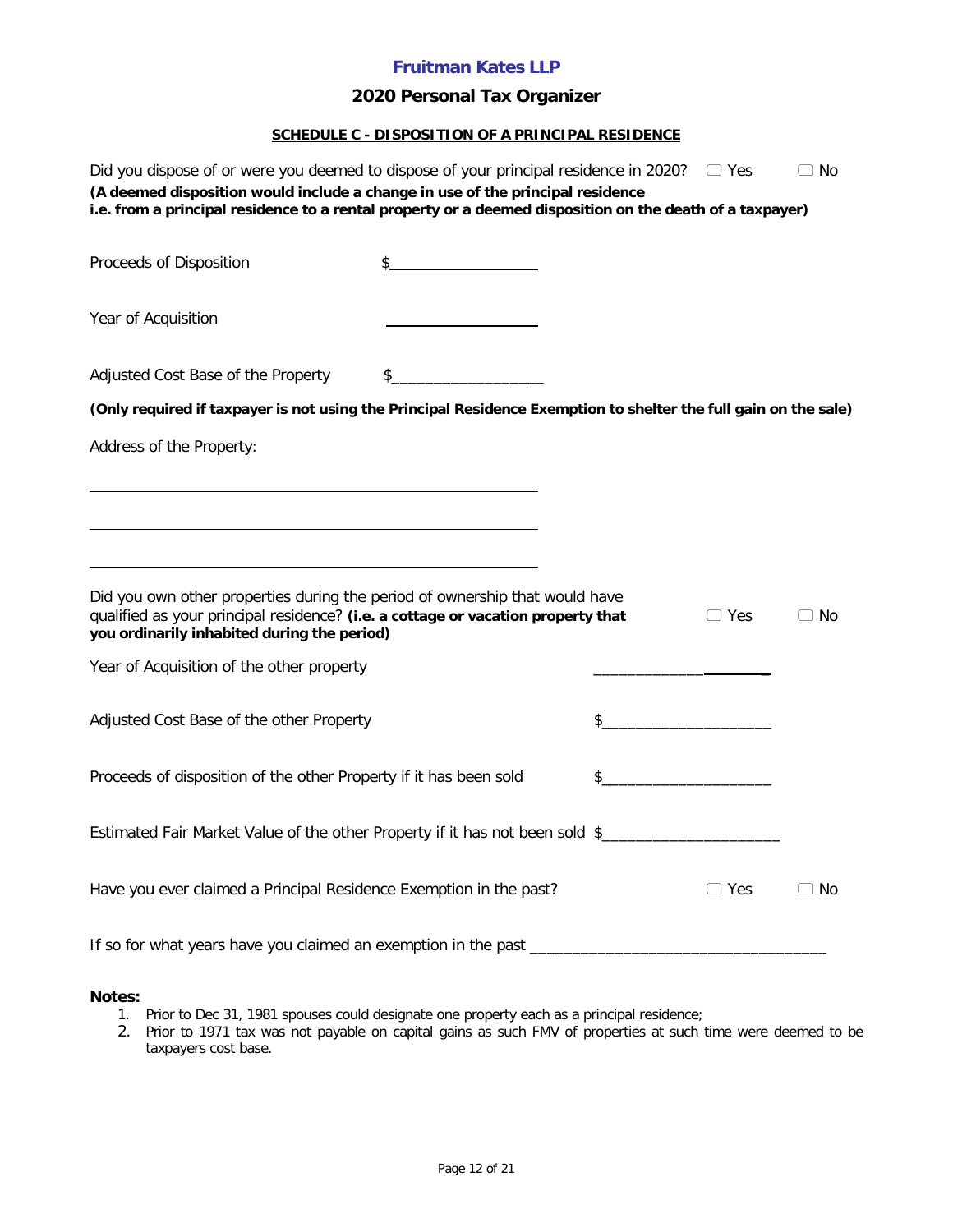### **2020 Personal Tax Organizer**

### **SCHEDULE D – Statement of Employment Expenses (3 pages)**

January 1, 2020 - December 31, 2020

### **(Retain your receipts - Do not attach)**

You may be able to claim certain employment expenses if you have a completed Form T2200 Declaration of Conditions of Employment or Form T2200S Declaration of conditions of employment for working at home due to COVID-19, signed by your employer.

Did you work from home due to COVID-19?  $\Box$  Yes  $\Box$  No

Number of days worked from home in 2020 (include the date range): \_\_\_\_\_\_\_\_\_\_\_\_\_\_\_

|  | Do you have a signed form T2200 or T2200S? $\Box$ Yes |  | $\Box$ No |
|--|-------------------------------------------------------|--|-----------|
|--|-------------------------------------------------------|--|-----------|

| Is your employer registered for HST? | $\Box$ Yes | $\Box$ No |
|--------------------------------------|------------|-----------|
|--------------------------------------|------------|-----------|

|                                                                                                           | Total incl HST |
|-----------------------------------------------------------------------------------------------------------|----------------|
| Expenses (other than auto):                                                                               |                |
| Travel expenses:                                                                                          | \$             |
| Food                                                                                                      |                |
| Food subject to commissioned employee limit (note 1)                                                      |                |
| Lodging expenses                                                                                          |                |
| Other travelling expenses                                                                                 |                |
| Parking                                                                                                   |                |
| Supplies:                                                                                                 |                |
| Stationery                                                                                                |                |
| Other (postage, ink cartridge, other office supplies, etc.)                                               |                |
| Other expenses:                                                                                           |                |
| Telecommunications (employment use of a cell phone)                                                       |                |
| Salaries paid to a substitute or assistant                                                                |                |
| Office rent                                                                                               |                |
| Expenses incurred to earn commission income only                                                          |                |
| Legal and accounting fees other than for recovering a<br>salary or for establishing the right to a salary |                |
| Advertising and promotion                                                                                 |                |
| Entertainment expenses:                                                                                   |                |
| Food                                                                                                      |                |
| Food subject to commissioned employee limit (note 1)                                                      |                |
| Tickets and entrance fees                                                                                 |                |
| Other                                                                                                     |                |
| Other expenses:                                                                                           |                |
| Licences                                                                                                  |                |
| Bonding premiums                                                                                          |                |
| Rental of office equipment                                                                                |                |
| <b>Training costs</b>                                                                                     |                |
| Travel fare                                                                                               |                |
| Other                                                                                                     |                |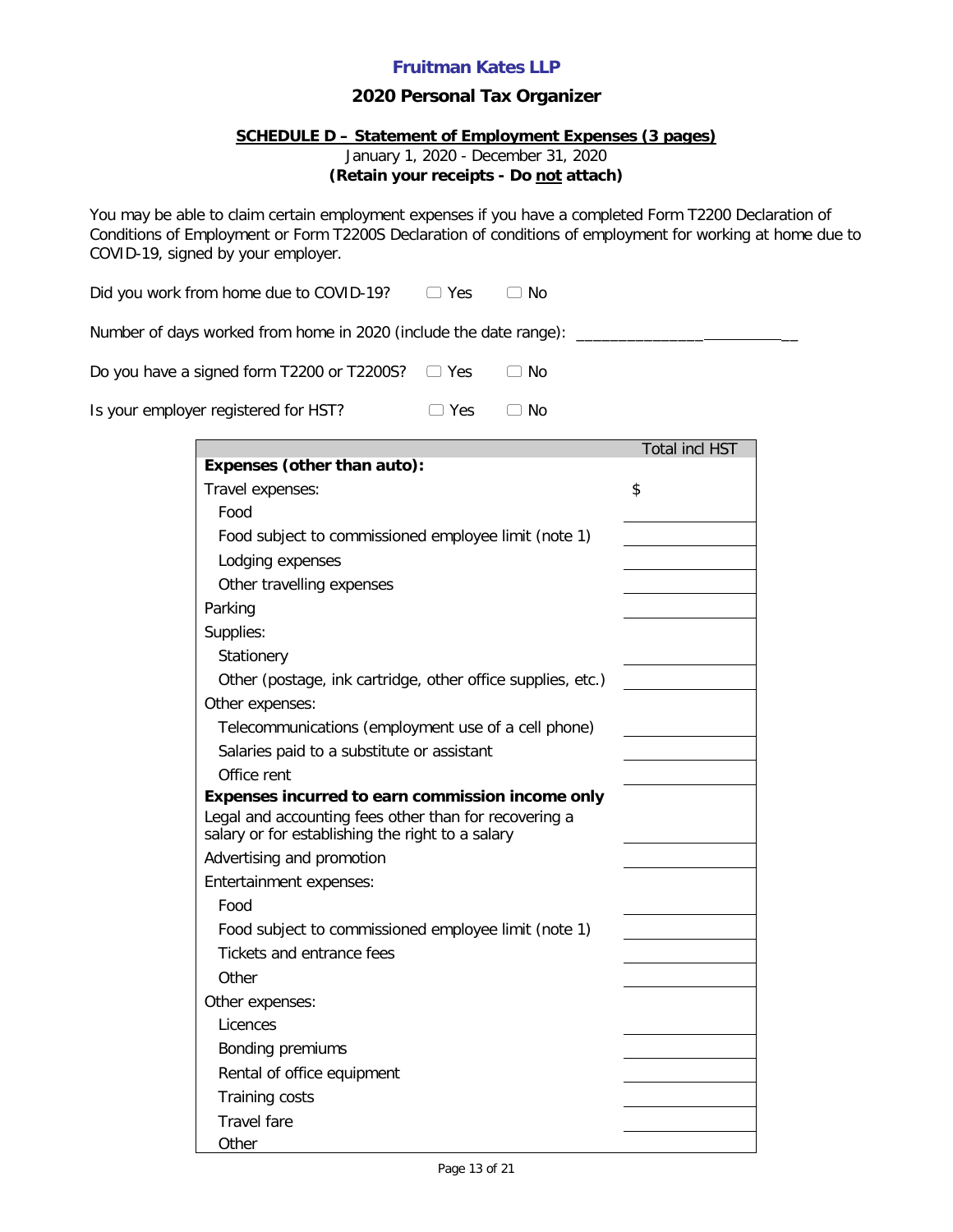## **2020 Personal Tax Organizer**

## **SCHEDULE D – Statement of Employment Expenses (cont.)**

|             | Home office expenses:            |                                                                                                    |    |           |
|-------------|----------------------------------|----------------------------------------------------------------------------------------------------|----|-----------|
|             | Type of work space:              |                                                                                                    |    |           |
|             |                                  | $\Box$ Designated room $\Box$ Common (shared) area                                                 |    |           |
|             | Total square footage of home     |                                                                                                    |    | sq ft     |
|             |                                  | Total square feet used for home office                                                             |    | sq ft     |
|             |                                  | Hours of work per week if common (shared) area                                                     |    | hours     |
|             | Heat                             |                                                                                                    | \$ |           |
|             | Electricity                      |                                                                                                    |    |           |
|             | Water                            |                                                                                                    |    |           |
|             | Home internet access fees        |                                                                                                    |    |           |
|             | Maintenance                      |                                                                                                    |    |           |
|             |                                  | Insurance (commission employees only)                                                              |    |           |
|             |                                  | Property taxes (commission employees only)                                                         |    |           |
|             | Rent                             |                                                                                                    |    |           |
|             | Personal portion (%)             |                                                                                                    |    |           |
|             | <b>Auto expenses:</b>            |                                                                                                    |    |           |
|             |                                  | Total business km driven in 2020 (note 2)                                                          |    | km        |
|             | Total km driven in 2020 (note 2) |                                                                                                    |    | km        |
|             |                                  | Fuel (gasoline, propane, oil, electricity)                                                         | \$ |           |
|             | Maintenance and repairs          |                                                                                                    |    |           |
|             | Insurance                        |                                                                                                    |    |           |
|             | Licence and registration fees    |                                                                                                    |    |           |
|             | Capital cost allowance           |                                                                                                    |    |           |
|             | Interest                         |                                                                                                    |    |           |
|             | Leasing costs                    |                                                                                                    |    |           |
|             | Other                            |                                                                                                    |    |           |
|             |                                  | Automobile lease: Date lease commenced: ______________ Mfg suggested retail price: _______________ |    |           |
|             |                                  |                                                                                                    |    |           |
|             |                                  |                                                                                                    |    |           |
| respect of: |                                  | Reimbursements/Allowances: Amount of reimbursements/allowances received from your employer in      |    |           |
|             |                                  | Non-auto expenses \$ Auto expenses \$                                                              |    |           |
|             | or professional business income? | Have these amounts been included in your $T4$ employment income $\Box$ Yes                         |    | $\Box$ No |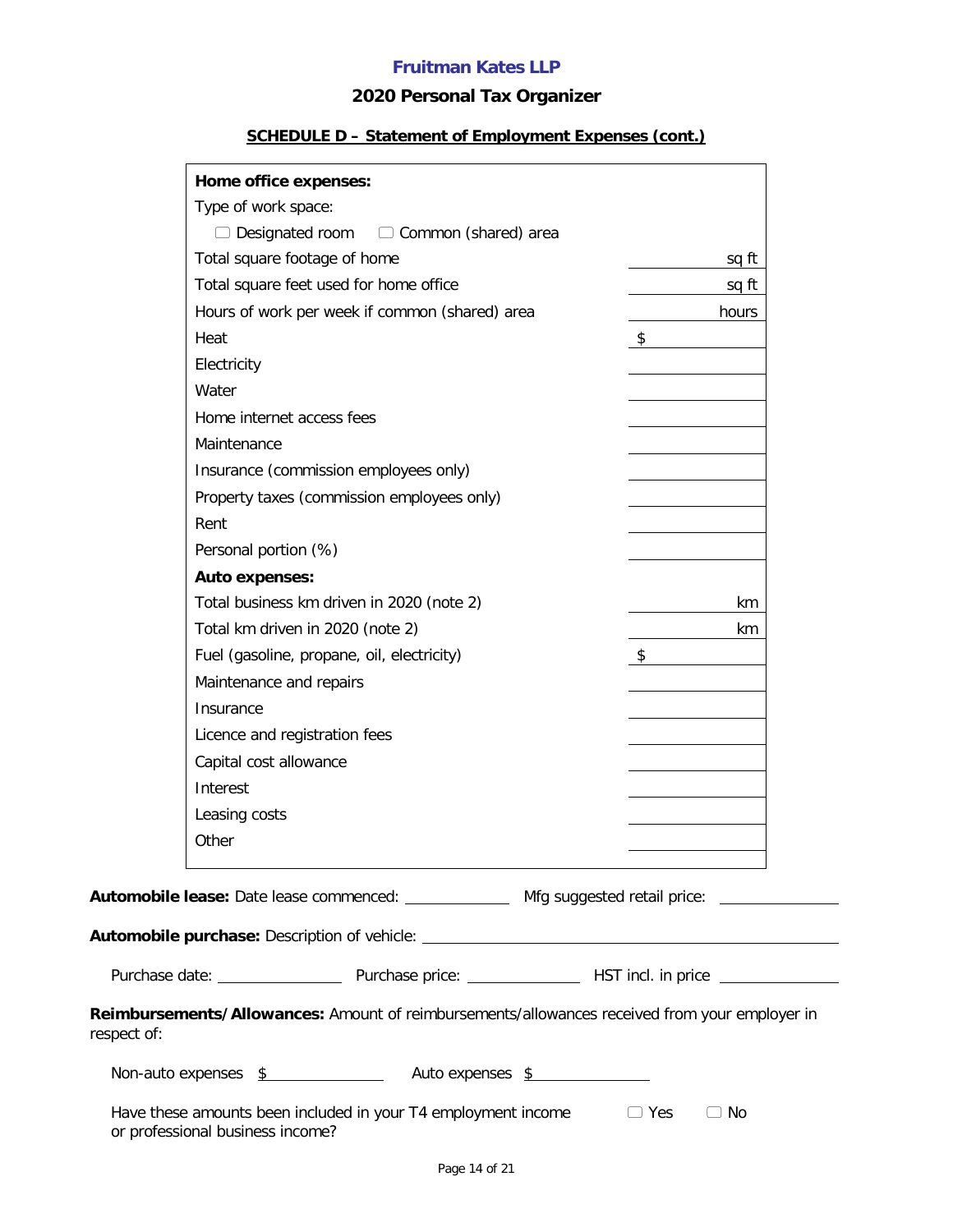### **2020 Personal Tax Organizer**

### **SCHEDULE D – Statement of Employment Expenses (cont.)**

#### **Notes:**

- 1. A meal consumed by a commissioned employee shall not be included as an expense, unless the meal was consumed during a period required by their employment duties to be away for a period of not less than 12 hours from the municipality of the employer's establishment. Please refer to your T2200 (Part B question 3) issued by your employer to see if this rule pertains to you.
- 2. CRA is now insisting on a mileage log or they will disallow all automobile expenses. Please ensure that you keep appropriate records of your mileage and base the km drive on the log book.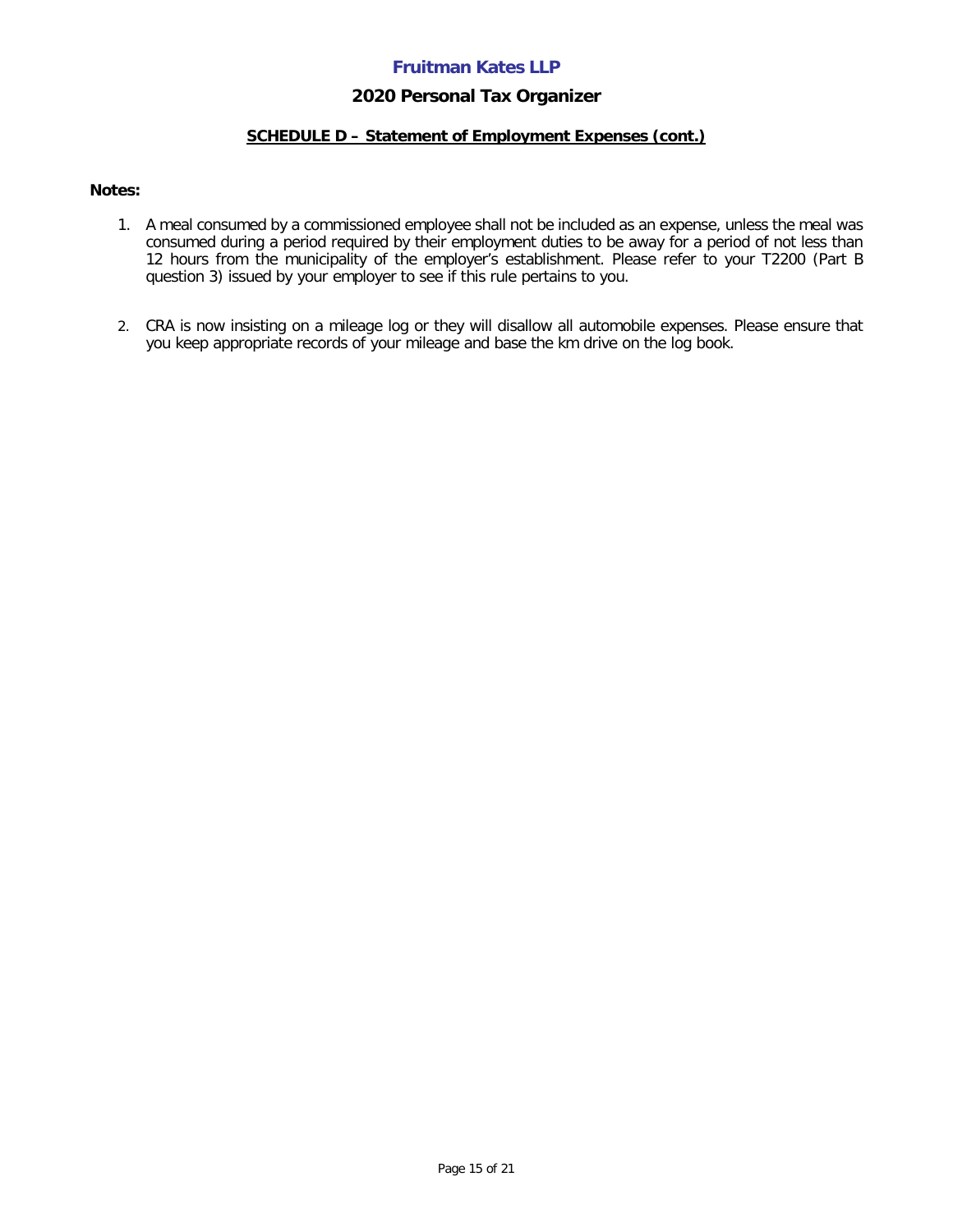# **2020 Personal Tax Organizer**

|                      | January 1, 2020 - December 31, 2020<br>(Retain your receipts - Do not attach)               |                       |     |
|----------------------|---------------------------------------------------------------------------------------------|-----------------------|-----|
| <b>Business name</b> |                                                                                             |                       |     |
|                      |                                                                                             |                       |     |
|                      | Are you a HST registrant? $\Box$ Yes $\Box$ No Bid you complete your HST return? $\Box$ Yes |                       | No. |
|                      |                                                                                             |                       |     |
|                      | Income:                                                                                     | <b>Total incl HST</b> |     |
|                      | Professional income (sales, commissions, fees)                                              | \$                    |     |
|                      | Cost of goods sold                                                                          |                       |     |
|                      | Expenses (other than auto):                                                                 |                       |     |
|                      | Advertising                                                                                 |                       |     |
|                      | Meals and entertainment                                                                     |                       |     |
|                      | <b>Bad debts</b>                                                                            |                       |     |
|                      | Insurance                                                                                   |                       |     |
|                      | Interest and bank charges                                                                   |                       |     |
|                      | Business tax, fees, licences, dues, memberships & subscriptions                             |                       |     |
|                      | Office expenses                                                                             |                       |     |
|                      | Office stationery and supplies                                                              |                       |     |
|                      | Legal, accounting & other professional fees                                                 |                       |     |
|                      | Management & administration fees                                                            |                       |     |
|                      | Rent                                                                                        |                       |     |
|                      | Maintenance & repairs                                                                       |                       |     |
|                      | Salaries (including employer's contributions)                                               |                       |     |
|                      | Commissions paid, allowances, bonuses, etc                                                  |                       |     |
|                      | Property taxes                                                                              |                       |     |
|                      | Moving expenses                                                                             |                       |     |
|                      | Convention expenses                                                                         |                       |     |
|                      | Light, heat & water                                                                         |                       |     |
|                      | Telephone & utilities                                                                       |                       |     |
|                      | Fuel costs (except for motor vehicles)                                                      |                       |     |
|                      | Deliver, freight & express                                                                  |                       |     |
|                      | Other (please specify):                                                                     |                       |     |
|                      | Private health services plan premiums:                                                      |                       |     |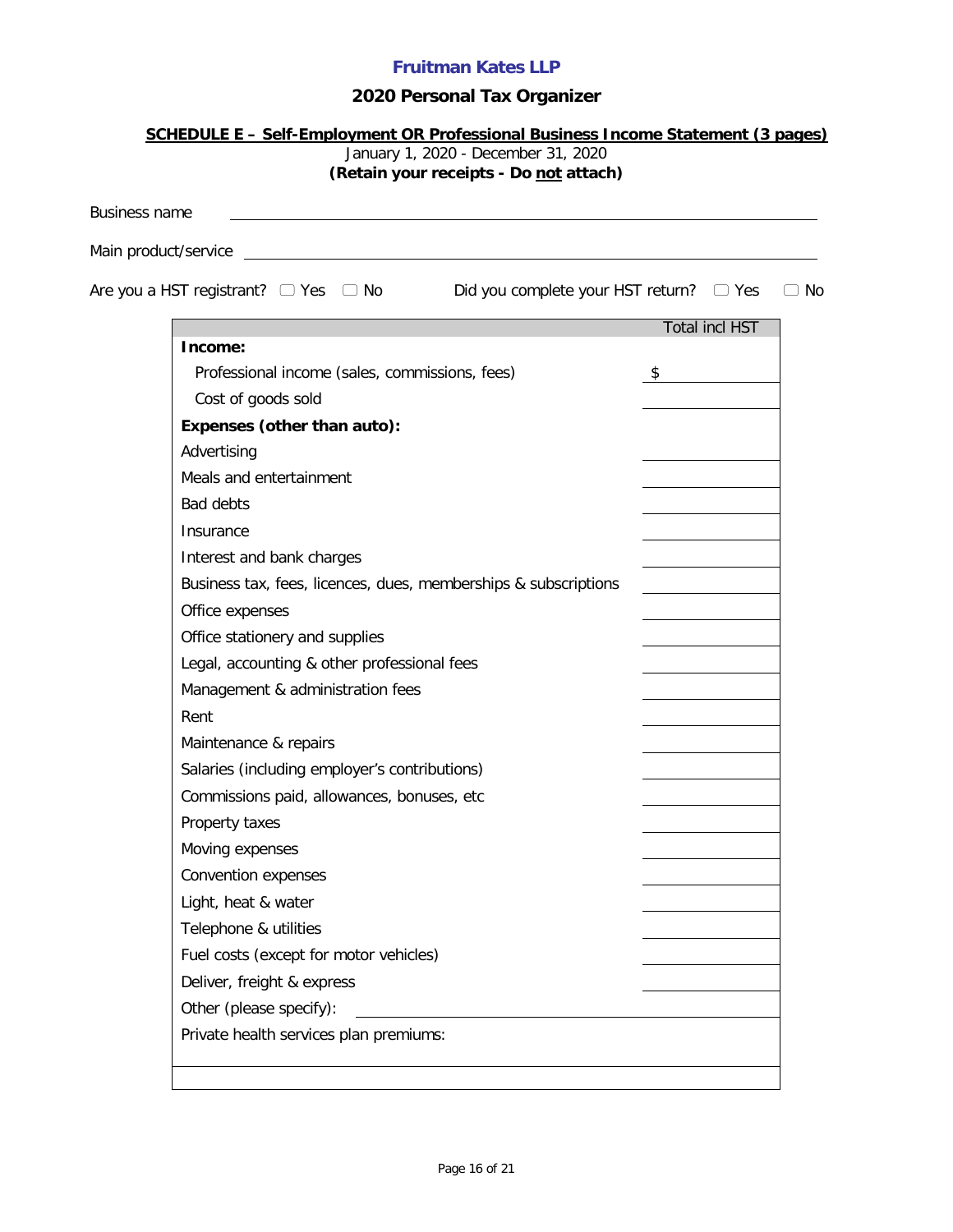### **2020 Personal Tax Organizer**

### **SCHEDULE E – Self-Employment OR Professional Business Income Statement (cont.)**

| Home office expenses:                                                |                         |       |
|----------------------------------------------------------------------|-------------------------|-------|
|                                                                      |                         |       |
| Total square footage of home                                         |                         | sq ft |
| Total square feet used for home office                               |                         | sq ft |
|                                                                      | $\sqrt[6]{\frac{1}{2}}$ |       |
|                                                                      |                         |       |
|                                                                      |                         |       |
|                                                                      |                         |       |
| Mortgage interest                                                    |                         |       |
|                                                                      |                         |       |
| Other (please specify)                                               |                         |       |
| <b>Auto expenses:</b>                                                |                         |       |
| Total business km driven in 2020 *                                   |                         | km    |
| Total km driven in 2020 *                                            |                         | km    |
| Fuel (gasoline, propane, oil, electricity)                           | $\sqrt{2}$              |       |
| Maintenance and repairs                                              |                         |       |
|                                                                      |                         |       |
| Licence and registration fees                                        |                         |       |
|                                                                      |                         |       |
| Interest with respect to a motor vehicle other<br>than an automobile |                         |       |
|                                                                      |                         |       |
| Other (please specify)                                               |                         |       |
| Reimbursements/rebates                                               |                         |       |
|                                                                      |                         |       |
|                                                                      |                         |       |

Purchase date: Purchase price: HST incl. in price

**Automobile purchase:** Description of vehicle:

**\*Note: CRA is now insisting on a mileage log or they will disallow all automobile expenses. Please ensure that you keep appropriate records of your mileage and base the km drive on the log book.**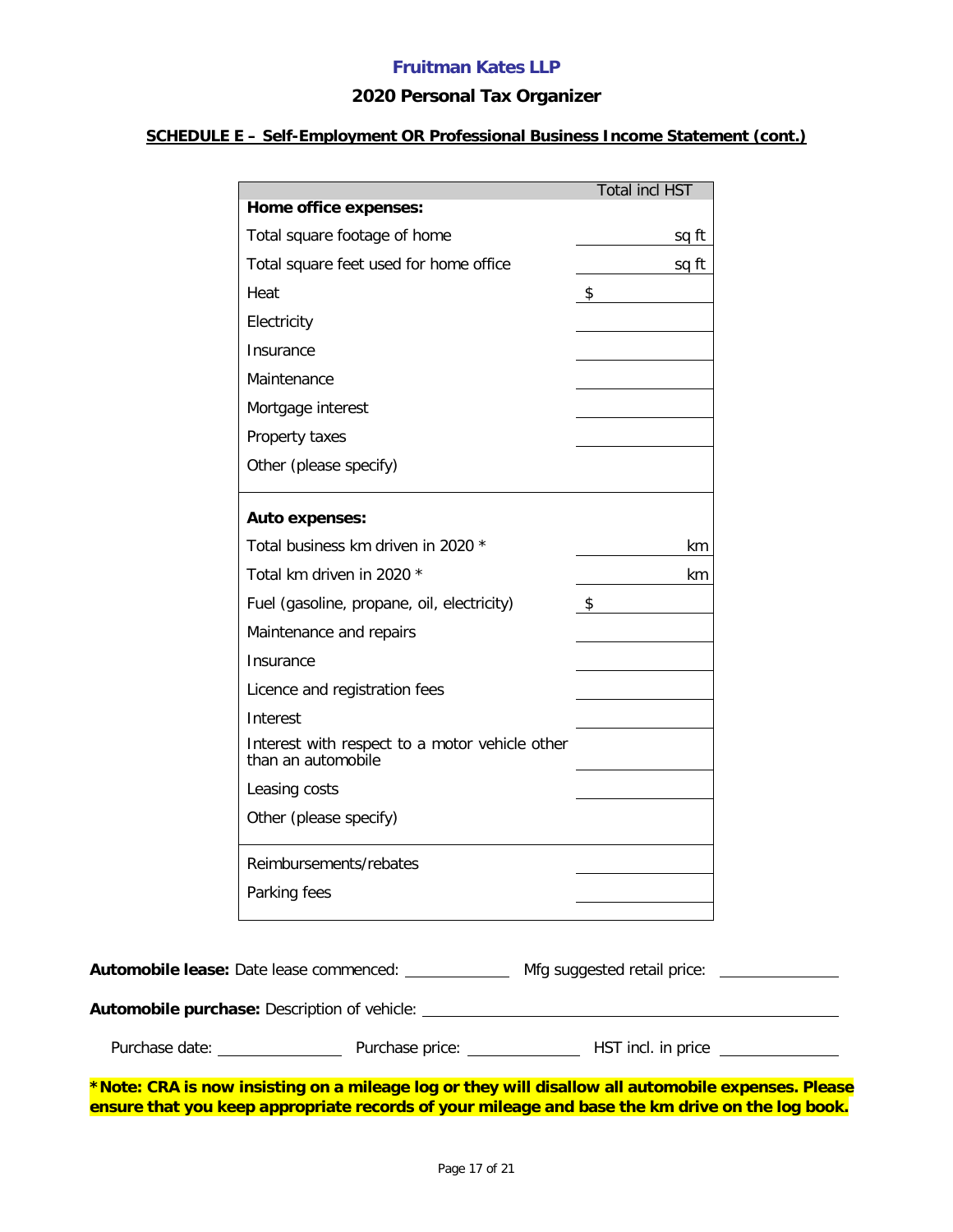## **2020 Personal Tax Organizer**

## **SCHEDULE E – Self-Employment OR Professional Business Income Statement (cont.)**

| How many internet webpages and websites does your business earn income from? |  |  |  |  |  |  |  |  |
|------------------------------------------------------------------------------|--|--|--|--|--|--|--|--|
| Provide the main webpage address (es) (also known as URL address (es)        |  |  |  |  |  |  |  |  |
|                                                                              |  |  |  |  |  |  |  |  |
|                                                                              |  |  |  |  |  |  |  |  |
| https://                                                                     |  |  |  |  |  |  |  |  |
|                                                                              |  |  |  |  |  |  |  |  |
| https://                                                                     |  |  |  |  |  |  |  |  |
| https://                                                                     |  |  |  |  |  |  |  |  |
|                                                                              |  |  |  |  |  |  |  |  |
| https://                                                                     |  |  |  |  |  |  |  |  |

Percentage of gross income generated from the webpages and websites. \_\_\_\_\_\_\_\_\_\_\_\_ %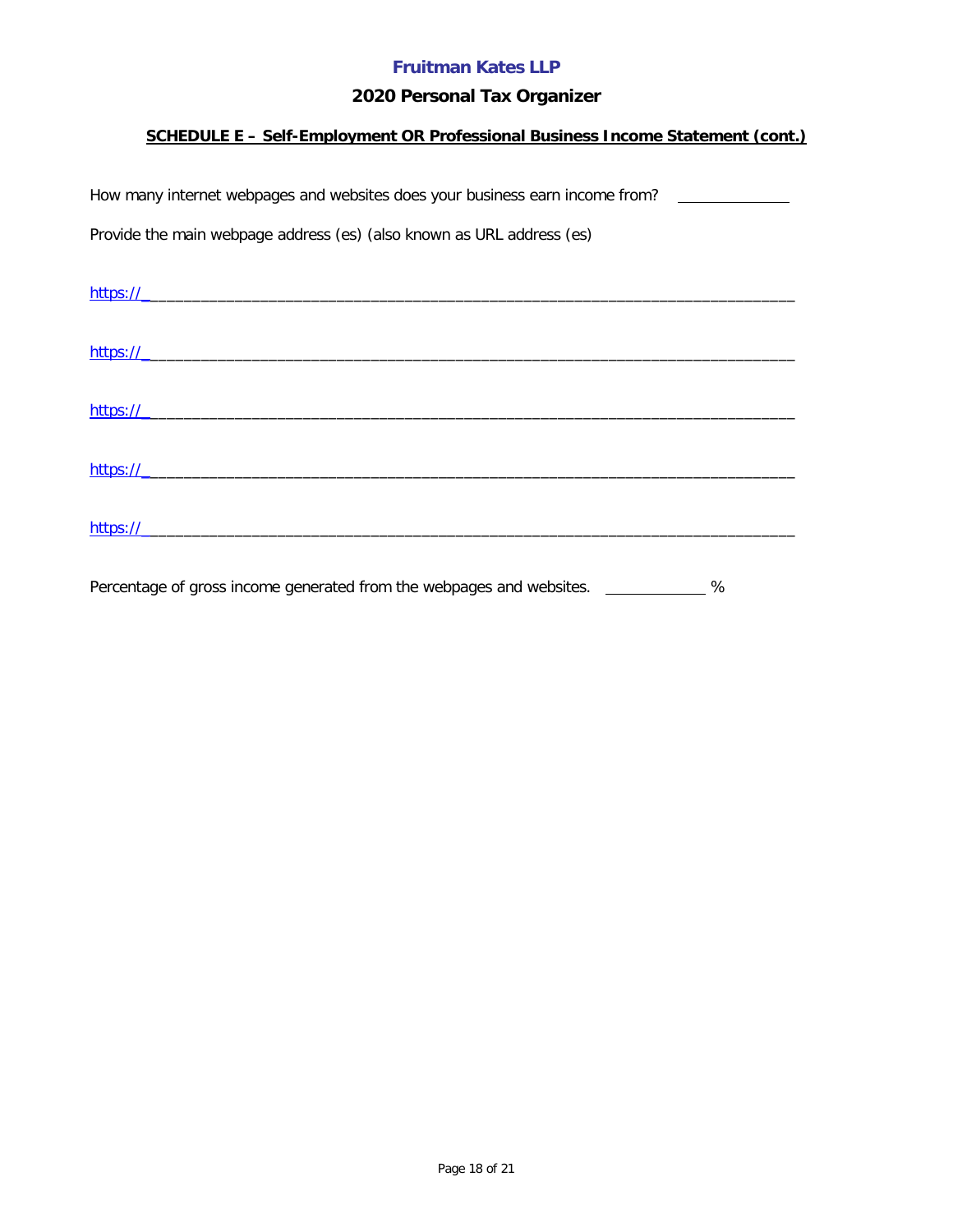### **2020 Personal Tax Organizer**

#### **SCHEDULE F – Foreign Income Verification Statement (3 pages)**

| Canada Revenue               | Agence du revenu<br>du Canada                                                                                                                                                        |                       |                                          |         |                              |              | <b>Protected B when completed</b> |
|------------------------------|--------------------------------------------------------------------------------------------------------------------------------------------------------------------------------------|-----------------------|------------------------------------------|---------|------------------------------|--------------|-----------------------------------|
|                              | <b>Foreign Income Verification Statement</b>                                                                                                                                         |                       |                                          |         |                              |              | For departmental use.             |
| $\bullet$                    | This form must be used for the 2015 and later taxation years.                                                                                                                        |                       |                                          |         |                              |              |                                   |
| $\bullet$                    | Complete and file this form if at any time in the year the total cost amount to the reporting taxpayer of all specified foreign                                                      |                       |                                          |         |                              |              |                                   |
|                              | property was more than \$100,000 (Canadian).                                                                                                                                         |                       |                                          |         |                              |              |                                   |
| $\bullet$                    | If an election has been made to use a functional currency, state the elected functional currency code.<br>See attached instructions for more information about completing this form. |                       |                                          |         |                              |              |                                   |
|                              | If this is an amended return check this box.                                                                                                                                         |                       |                                          |         |                              |              |                                   |
|                              |                                                                                                                                                                                      |                       |                                          |         |                              |              |                                   |
| <b>Identification</b>        |                                                                                                                                                                                      |                       |                                          |         |                              |              |                                   |
|                              | Check $(\checkmark)$ a box to indicate who you are reporting for, and complete the areas that apply                                                                                  |                       |                                          |         |                              |              |                                   |
| $\Box$ Individual            | First name                                                                                                                                                                           | Last name             |                                          | Initial | Social insurance number      |              | Individual code                   |
|                              |                                                                                                                                                                                      |                       |                                          |         |                              |              | 2                                 |
|                              | $\Box$ Corporation Corporation's name                                                                                                                                                |                       |                                          |         | Business account (BN)        |              |                                   |
|                              |                                                                                                                                                                                      |                       |                                          |         |                              |              |                                   |
|                              |                                                                                                                                                                                      |                       |                                          |         |                              |              |                                   |
| $\Box$ Trust                 | Trust's name                                                                                                                                                                         |                       |                                          |         | Account number               |              |                                   |
|                              |                                                                                                                                                                                      |                       |                                          |         |                              |              |                                   |
|                              | $\Box$ Partnership Partnership's name                                                                                                                                                |                       | Partnership code                         |         | Partnership's account number |              |                                   |
|                              |                                                                                                                                                                                      |                       | $\Box$ 2 $\Box$ 3<br>$\overline{1}$<br>П |         |                              |              |                                   |
| Reporting taxpayer's address |                                                                                                                                                                                      |                       |                                          |         |                              |              |                                   |
|                              |                                                                                                                                                                                      |                       |                                          |         |                              |              |                                   |
|                              |                                                                                                                                                                                      |                       |                                          |         |                              |              |                                   |
| <b>Number</b>                | <b>Street</b>                                                                                                                                                                        |                       |                                          |         |                              |              |                                   |
|                              |                                                                                                                                                                                      |                       |                                          |         |                              |              |                                   |
| City                         |                                                                                                                                                                                      | Province or territory |                                          |         | Postal or zip code           | Country code |                                   |
|                              |                                                                                                                                                                                      |                       |                                          |         | Year Month Day<br>Year       | Month Day    |                                   |
|                              | For what taxation year are you filing this form?                                                                                                                                     |                       | From                                     |         | to                           |              |                                   |

#### **Check () the appropriate box that applies for the taxation year:**

- $\Box$  If the total cost of all specified foreign property held at any time during the year exceeds \$100,000 but was less than \$250,000, you are required to complete either Part A or Part B;
- If the total cost of all specified foreign property held at any time during the year was \$250,000 or more, you are required to complete Part B.

#### **Part A: Simplified reporting method**

| For each type of property that applies to you, check $(\checkmark)$ the appropriate box.                                                                        |
|-----------------------------------------------------------------------------------------------------------------------------------------------------------------|
| Type of property:                                                                                                                                               |
|                                                                                                                                                                 |
|                                                                                                                                                                 |
|                                                                                                                                                                 |
|                                                                                                                                                                 |
| Real property outside Canada (other than personal use and real estate used in an active business)                                                               |
|                                                                                                                                                                 |
| Property held in an account with a Canadian registered securities dealer or a Canadian trust company                                                            |
| Country code:                                                                                                                                                   |
| Select the top three countries based on the maximum cost amount of specified foreign property held during the year. Enter the country codes in the boxes below: |
|                                                                                                                                                                 |
| \$.<br>Income from all specified foreign property                                                                                                               |
| Gain(loss) from the disposition from all specified foreign property                                                                                             |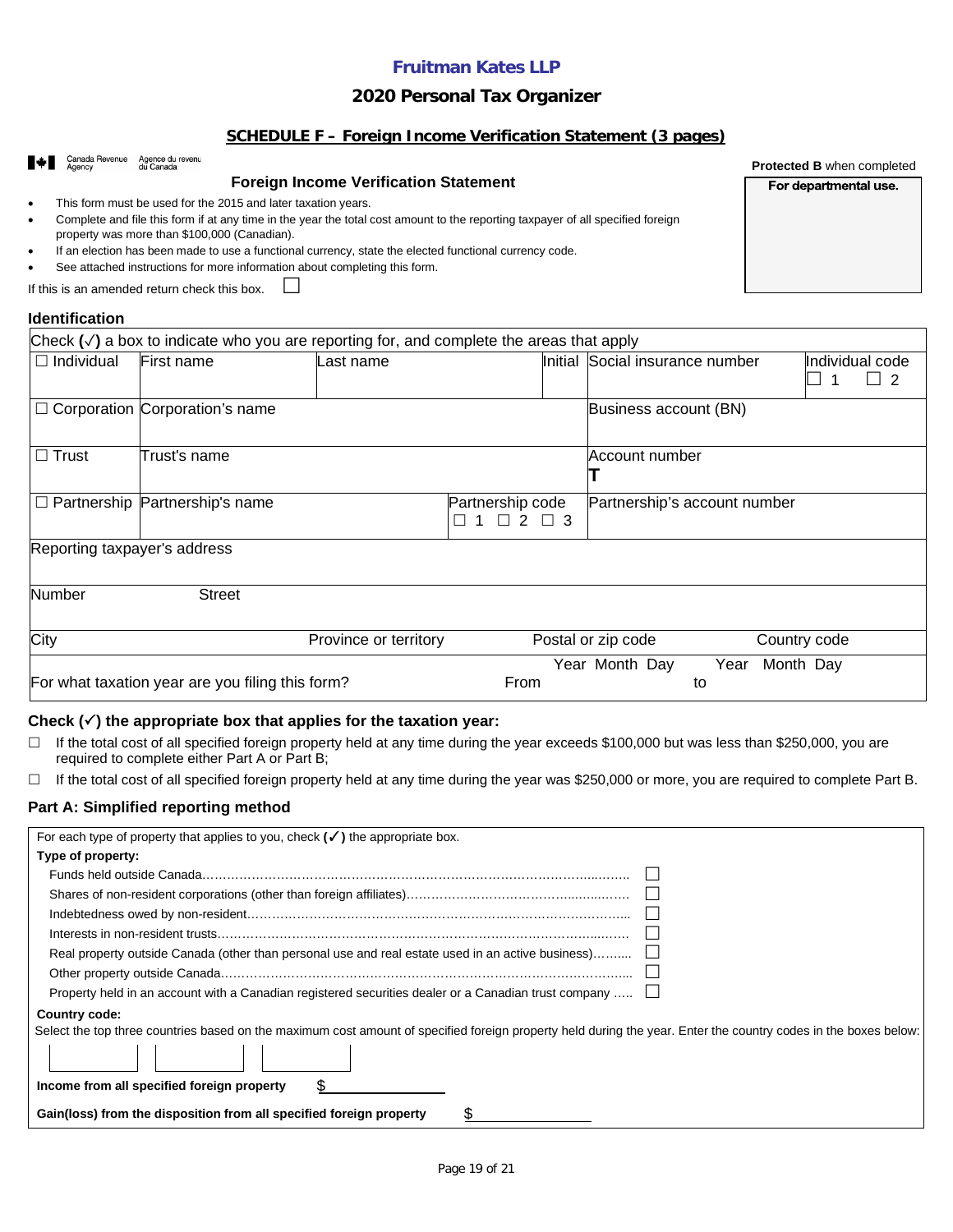### **2020 Personal Tax Organizer**

#### **SCHEDULE F – Foreign Income Verification Statement (cont.)**

#### **Part B: Detailed reporting method**

#### **Categories of specified foreign property**

In each of the tables below, provide the required details of each specified foreign property held at any time during the particular tax year. If you need additional space, please attach a separate sheet of paper using the same format as the tables.

A taxpayer who held specified foreign property with a Canadian registered securities dealer or a Canadian trust company is permitted to report the aggregate amount, on a country by country basis, of all such property in Category 7, *Property held in an account with a Canadian registered securities dealer or a Canadian trust company*. See attached instructions for Category 7 for details as to how to report under this method.

#### **1. Funds held outside Canada**

| Name of bank/other entity holding the funds | Country<br>code | Maximum funds held<br>during the year | Funds held at year<br>end | Income (loss) |
|---------------------------------------------|-----------------|---------------------------------------|---------------------------|---------------|
|                                             |                 |                                       |                           |               |
|                                             |                 | <b>Total</b>                          |                           |               |

#### **2. Shares of non-resident corporations (other than foreign affiliates)**

| Name of corporation | code | Country Maximum cost amount Cost amount at year<br>during the year | end | Income (loss) | Gain (loss) on<br>disposition |
|---------------------|------|--------------------------------------------------------------------|-----|---------------|-------------------------------|
|                     |      |                                                                    |     |               |                               |
|                     |      |                                                                    |     |               |                               |

#### **3. Indebtedness owed by non-resident**

| Description of indebtedness | Country<br>code | Maximum cost amount<br>during the vear | Cost amount at<br>vear end | Income (loss) | Gain (loss) on<br>disposition |
|-----------------------------|-----------------|----------------------------------------|----------------------------|---------------|-------------------------------|
|                             |                 |                                        |                            |               |                               |
| Total                       |                 |                                        |                            |               |                               |

#### **4. Interests in non-resident trusts**

| Name of trust | code | Country Maximum cost amount Cost amount at  <br>during the vear | vear end | Income received Capital received | Gain (loss) on<br>disposition |
|---------------|------|-----------------------------------------------------------------|----------|----------------------------------|-------------------------------|
|               |      |                                                                 |          |                                  |                               |
|               |      |                                                                 |          |                                  |                               |

#### **5. Real property outside Canada (other than personal use and real estate used in an active business)**

| Description of property | Country<br>code | Maximum cost amount  <br>during the year | Cost amount at<br>vear end | Income (loss) | Gain (loss) on<br>disposition |
|-------------------------|-----------------|------------------------------------------|----------------------------|---------------|-------------------------------|
|                         |                 |                                          |                            |               |                               |
| <b>Total</b>            |                 |                                          |                            |               |                               |

#### **6. Other property outside Canada**

| Description of property | Country<br>code | Maximum cost amount<br>during the year | Cost amount at<br>vear end | Income (loss) | Gain (loss) on<br>disposition |
|-------------------------|-----------------|----------------------------------------|----------------------------|---------------|-------------------------------|
|                         |                 |                                        |                            |               |                               |
| <b>Total</b>            |                 |                                        |                            |               |                               |

#### **7. Property held in an account with a Canadian registered securities dealer or a Canadian trust company**

| Name of registered security dealer/Canadian trust company | Country<br>code | Maximum fair market   Fair market value at  <br>value during the vear | vear end | Income (loss) | Gain (loss) on<br>disposition |
|-----------------------------------------------------------|-----------------|-----------------------------------------------------------------------|----------|---------------|-------------------------------|
|                                                           |                 |                                                                       |          |               |                               |
|                                                           |                 |                                                                       |          |               |                               |